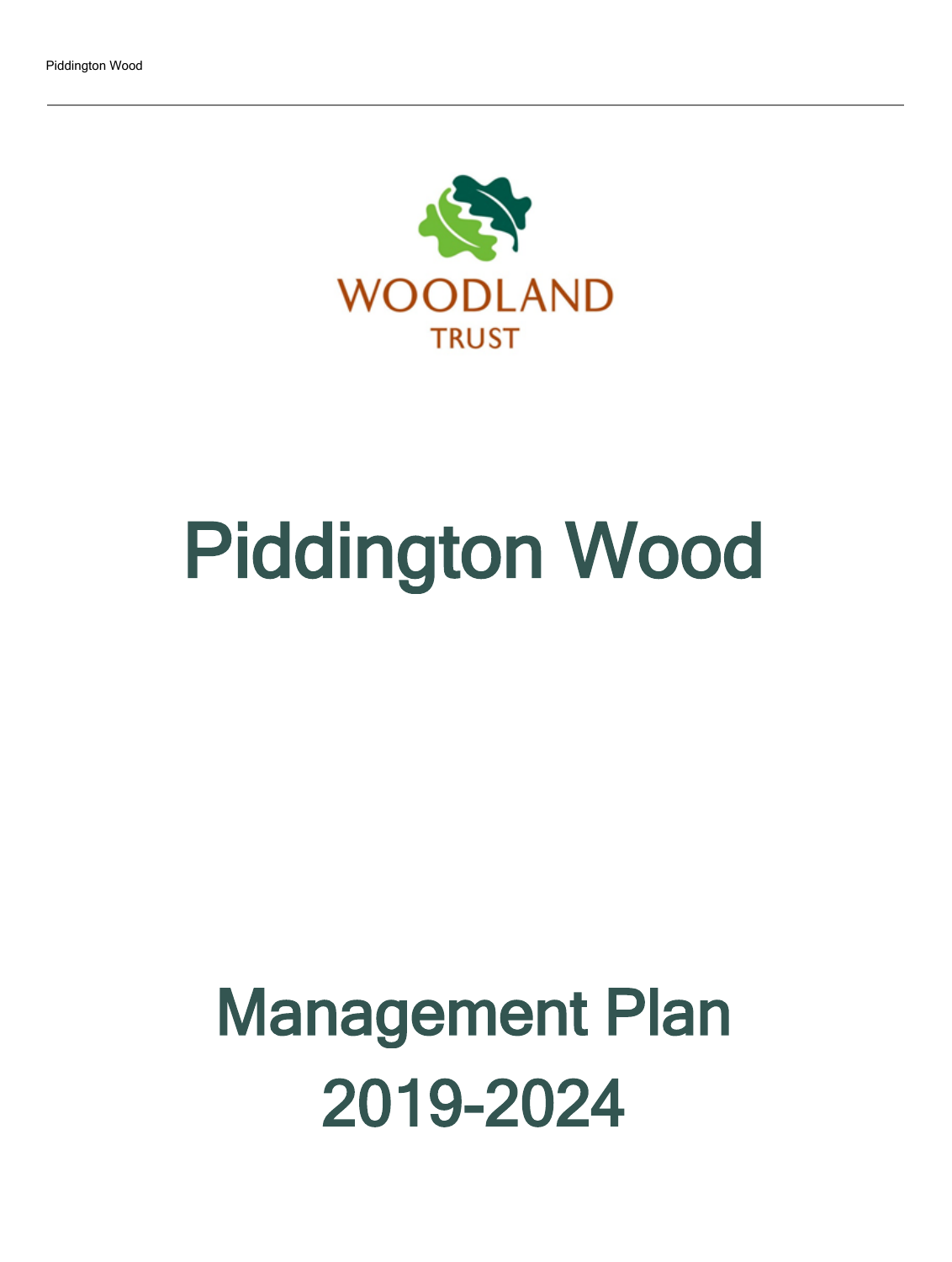### MANAGEMENT PLAN - CONTENTS PAGE

ITEM Page No.

Introduction

Plan review and updating

### Woodland Management Approach

**Summary** 

- 1.0 Site details
- 2.0 Site description
	- 2.1 Summary Description
	- 2.2 Extended Description
- 3.0 Public access information
	- 3.1 Getting there
	- 3.2 Access / Walks
- 4.0 Long term policy
- 5.0 Key Features
	- 5.1 Ancient Semi Natural Woodland
	- 5.2 Secondary Woodland
	- 5.3 Connecting People with woods & trees
- 6.0 Work Programme
- Appendix 1: Compartment descriptions
- Appendix 2: Harvesting operations (20 years)
- **Glossary**

# MAPS

Access Conservation Features Management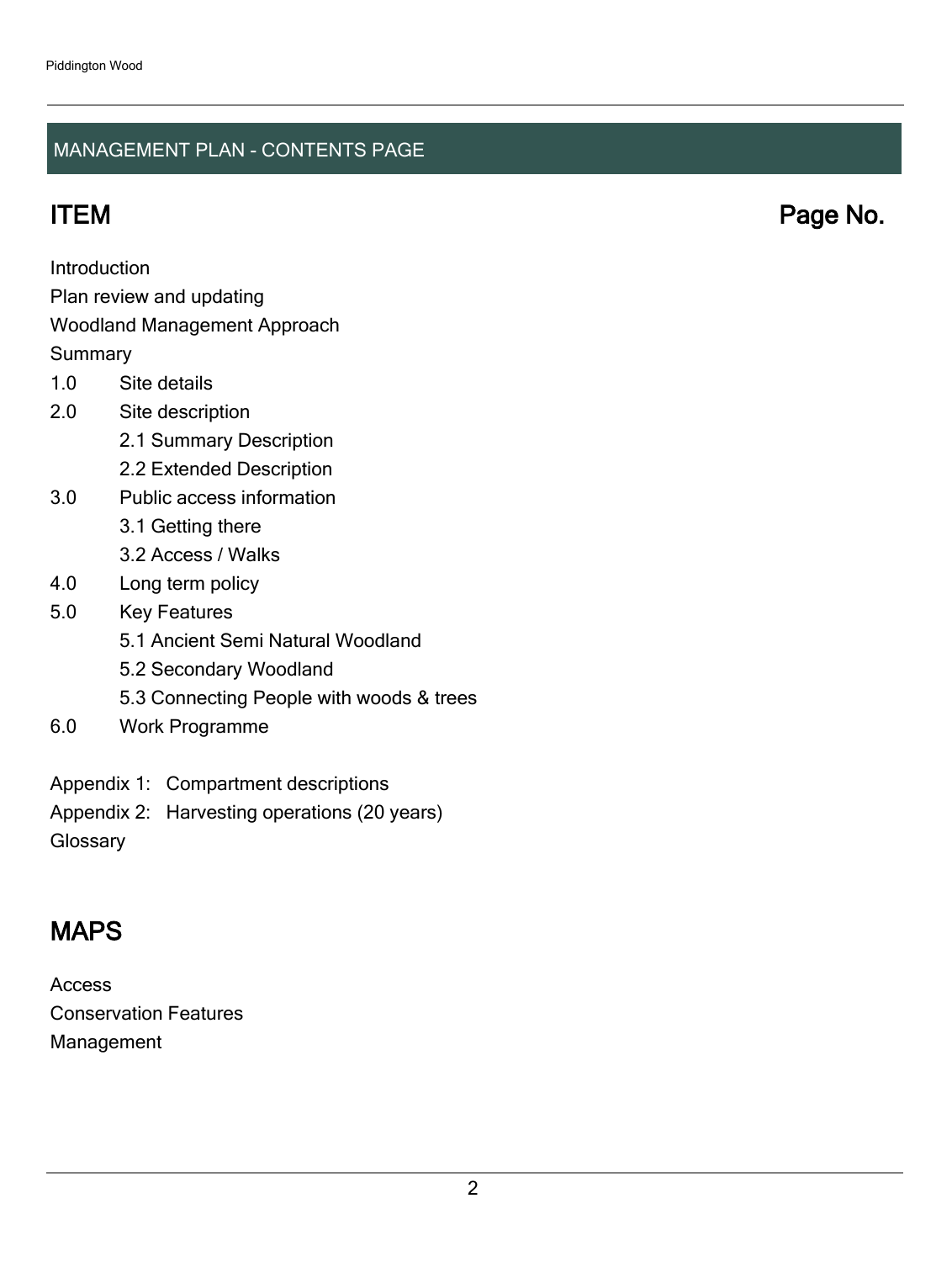# THE WOODLAND TRUST

# INTRODUCTION

The Trust's corporate aims and management approach guide the management of all the Trust's properties, and are described on Page 4. These determine basic management policies and methods, which apply to all sites unless specifically stated otherwise. Such policies include free public access; keeping local people informed of major proposed work; the retention of old trees and dead wood; and a desire for management to be as unobtrusive as possible. The Trust also has available Policy Statements covering a variety of woodland management issues.

The Trust's management plans are based on the identification of Key Features for the site and setting objectives for their management. A monitoring programme (not included in this plan) ensures that these objectives are met and any necessary management works are carried out.

Any legally confidential or sensitive species information about this site is not included in this version of the plan.

# PLAN REVIEW AND UPDATING

The information presented in this Management plan is held in a database which is continuously being amended and updated on our website. Consequently this printed version may quickly become out of date, particularly in relation to the planned work programme and on-going monitoring observations. Please either consult The Woodland Trust website [www.woodlandtrust.org.uk](http://www.woodlandtrust.org.uk/) or contact the Woodland Trust [\(wopsmail@woodlandtrust.org.uk](mailto:wopsmail@woodlandtrust.org.uk)) to confirm

details of the current management programme.

There is a formal review of this plan every 5 years and a summary of monitoring results can be obtained on request.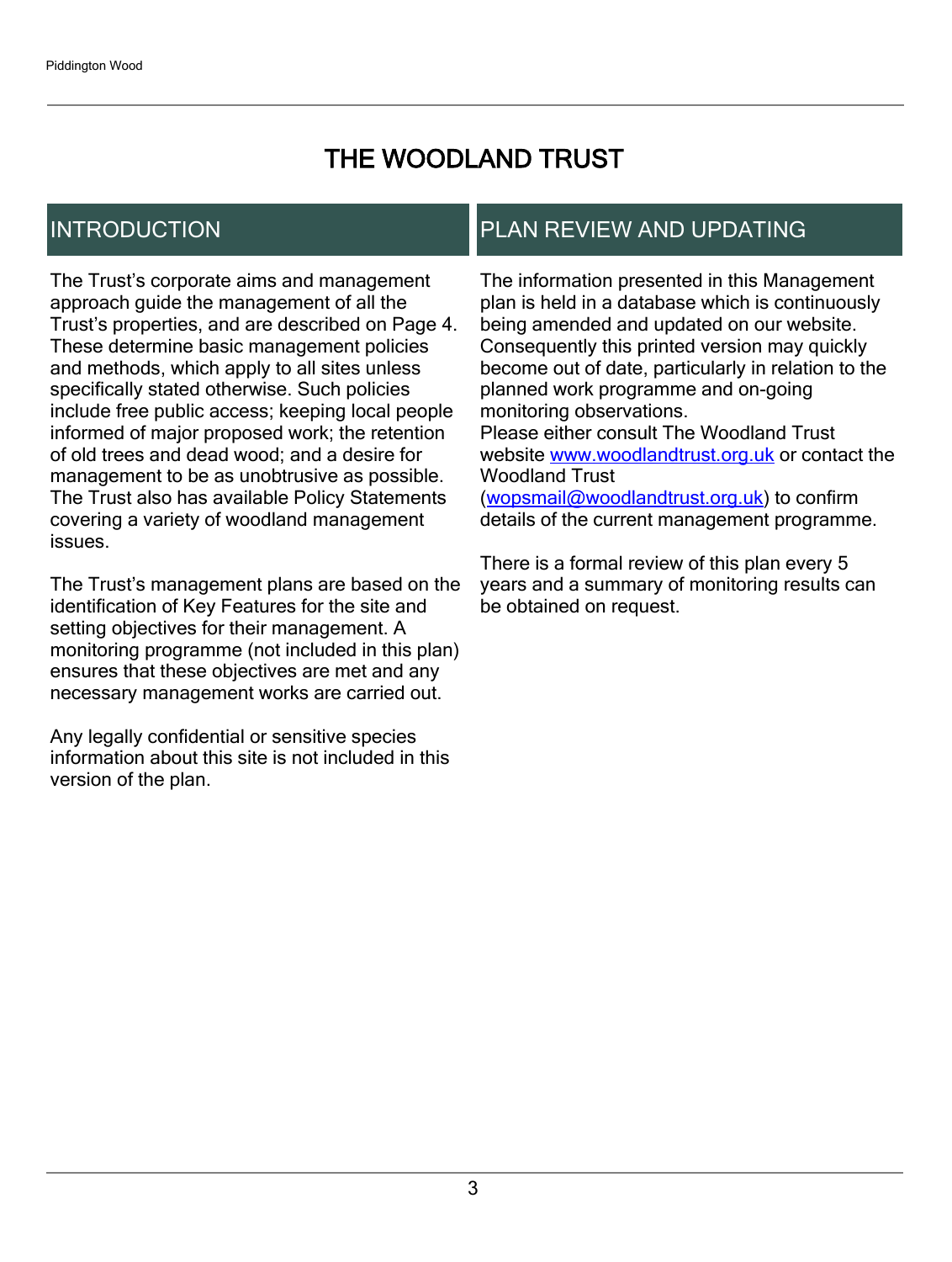# WOODLAND MANAGEMENT APPROACH

The management of our woods is based on our charitable purposes, and is therefore focused on improving woodland biodiversity and increasing peoples' understanding and enjoyment of woodland. Our strategic aims are to:

- Protect native woods, trees and their wildlife for the future
- Work with others to create more native woodlands and places rich in trees
- Inspire everyone to enjoy and value woods and trees

All our sites have a management plan which is freely accessible via our website [www.woodlandtrust.org.uk.](http://www.woodlandtrust.org.uk/) Our woods are managed to the UK Woodland Assurance Standard (UKWAS) and are certified with the Forest Stewardship Council® (FSC®) under licence FSC-C009406 and through independent audit.

In addition to the guidelines below we have specific guidance and policies on issues of woodland management which we review and update from time to time.

We recognise that all woods are different and that the management of our sites should also reflect their local landscape and where appropriate support local projects and initiatives. Guidelines like these provide a necessary overarching framework to guide the management of our sites but such management also requires decisions based on local circumstances and our Site Manager's intimate knowledge of each site.

The following guidelines help to direct our woodland management:

- 1. Our woods are managed to maintain their intrinsic key features of value and to reflect those of the surrounding landscape. We intervene when there is evidence that it is necessary to maintain or improve biodiversity and to further the development of more resilient woods and landscapes.
- 2. We establish new native woodland using both natural regeneration and tree planting, but largely the latter, particularly when there are opportunities for involving people.
- 3. We provide free public access to woods for quiet, informal recreation and our woods are managed to make them accessible, welcoming and safe.
- 4. The long term vision for our non-native plantations on ancient woodland sites is to restore them to predominantly native species composition and semi-natural structure, a vision that equally applies to our secondary woods.
- 5. Existing semi-natural open-ground and freshwater habitats are restored and maintained wherever their management can be sustained and new open ground habitats created where appropriate.
- 6. The heritage and cultural value of sites is taken into account in our management and, in particular, our ancient trees are retained for as long as possible.
- 7. Woods can offer the potential to generate income both from the sustainable harvesting of wood products and the delivery of other services. We will therefore consider the potential to generate income from our estate to help support our aims.
- 8. We work with neighbours, local people, organisations and other stakeholders in developing the management of our woods. We recognise the benefits of local community woodland ownership and management. Where appropriate we allow our woods to be used to support local woodland, conservation, education and access initiatives.
- 9. We use and offer the estate where appropriate, for the purpose of demonstration, evidence gathering and research associated with the conservation, recreational and sustainable management of woodlands. In particular we will develop and maintain a network of long-term monitoring sites across the estate.
- 10 Any activities we undertake will conform to sustainable forest management principles, be appropriate for the site and will be balanced with our primary objectives of enhancing the biodiversity and recreational value of our woods and the wider landscapes.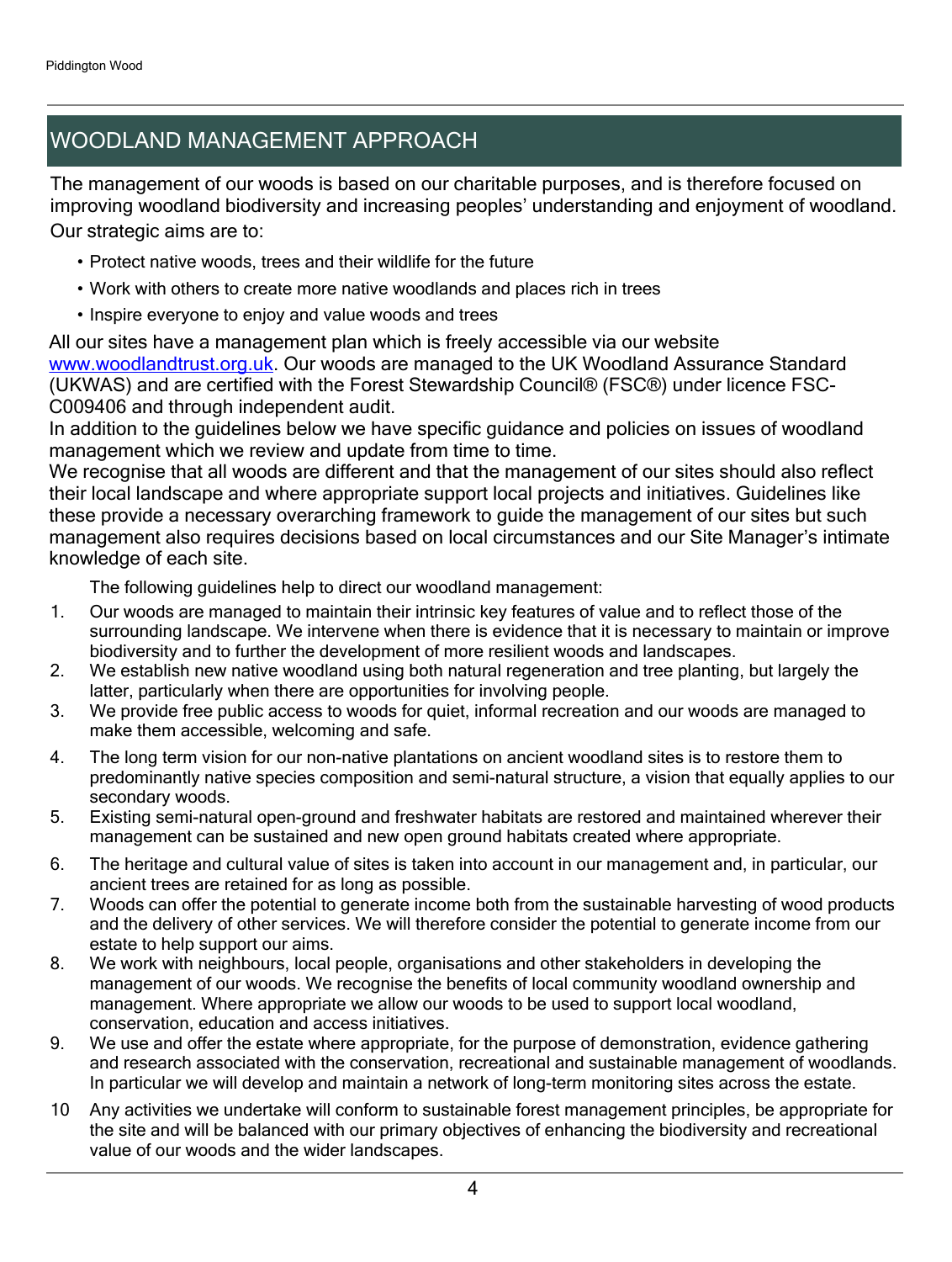# SUMMARY

This public management plan briefly describes the site, specifically mentions information on public access, sets out the long term policy and lists the Key Features which drive management actions. The Key Features are specific to this site - their significance is outlined together with their long (50 year+) and short (5 year) term objectives. The short term objectives are complemented by a detailed Work Programme for the period of this management plan. Detailed compartment descriptions are listed in the appendices which include any major management constraints and designations. A short glossary of technical terms is at the end. The Key Features and general woodland condition of this site are subject to a formal monitoring programme which is maintained in a central database. A summary of monitoring results is available on request.

# 1.0 SITE DETAILS

| Site name:      | <b>Piddington Wood</b>                                                                |
|-----------------|---------------------------------------------------------------------------------------|
| Location:       | Cherwell, nr Bicester                                                                 |
| Grid reference: | SP628163, OS 1:50,000 Sheet No. 164                                                   |
| Area:           | 18.47 hectares (45.64 acres)                                                          |
| Designations:   | Ancient Semi Natural Woodland, Area of Landscape Value, Local<br><b>Wildlife Site</b> |

# 2.0 SITE DESCRIPTION

### 2.1 Summary Description

Piddington Wood is a 18 hectare woodland in north-east Oxfordshire, located between Thame and Bicester. The wood is a remnant of the ancient Bernwood Hunting forest dating back to Henry II which once covered an area of some 400km2 from the Great Ouse river in the north to the Thame river in the south. Piddington Wood is located on a hillside with a north-westerly aspect overlooking the village of Arncott and lies within Piddington parish. Most of the wood (almost 10 ha) is ancient woodland which has been managed historically as coppice; oak, ash, silver birch and hazel are the main species. The rest of the site to the north and east is a mixture of young trees and open ground. The Woodland Trust bought the wood in two main phases. The ancient woodland was bought in 1989, and then in 2002 the land to the north, south and east was acquired (compartments 2 and 3). The wood sits on calcareous clays and consequently the ground can remain very wet. Piddington Wood is a low key site for the public and has a limited number of visitors. Access to the wood is from a small lay-by at the B4011 road from which a public footpath enters the site. From here there is good network of paths around the whole site. The wood is well renowned locally for its populations of uncommon butterflies including black hairstreak and brown hairstreak.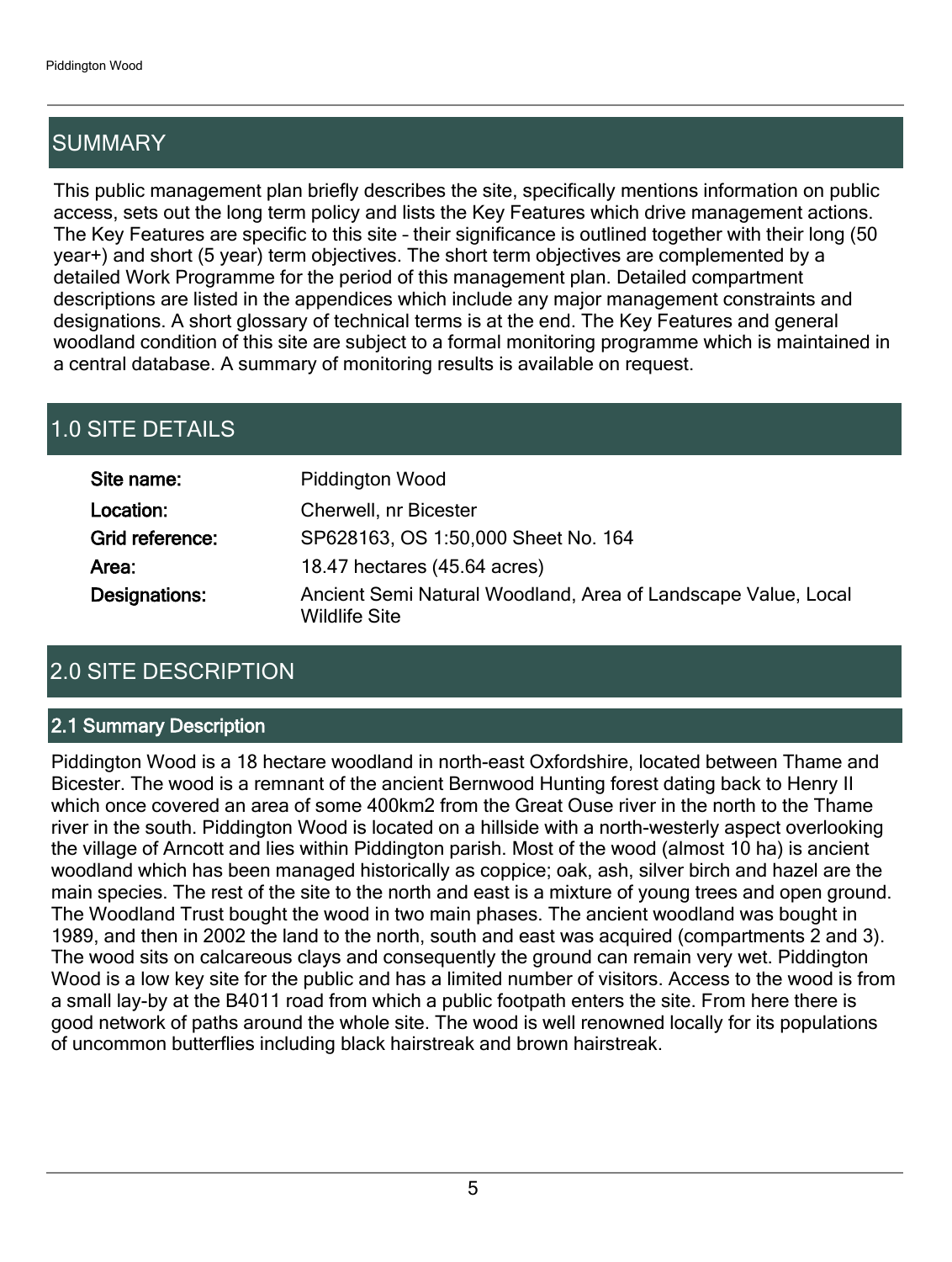### 2.2 Extended Description

Piddington Wood is an 18.5 hectare / 45.5 acre site in north-east Oxfordshire, located between Thame and Bicester. The woodland is a remnant of the ancient Bernwood Hunting forest dating back to Henry II which once covered an area of some 400km2 from the Great Ouse river in the north to the Thame river, a tributary of the River Thames, in the south. Piddington Wood is located on a hillside with a north-westerly aspect overlooking the village of Arncott and lies within Piddington parish.

Most of the wood (almost 10 ha) is ancient woodland which has been managed historically as hazel coppice with oak and ash standards. Large birch standards (self-sown) are scattered throughout and occasional boundary ash stools occur. The southern boundary has a dense fringe of mature blackthorn scrub and a stand of young sycamore occurs parallel to the western boundary, just to the north of a glade. The rest of the site to the north and east is a mixture of young planted trees, naturally emerging scrub and open ground. Piddington Wood is rare in that it is one of only few ancient woodlands in Oxfordshire that has not been replanted with conifer.

The Woodland Trust bought the wood in two phases. The ancient woodland was bought in 1989 (compartment 1), and then in 2002 the land to the north, south and east was acquired (compartments 2 and 3). The underlying geology for the northern half of the site is Kellaways formation and Oxford clay formation and the south on West Walton Formation, Amptill and Kimeridge Claywood. The soil is highly fertile slowly permeable lime-rich calcareous clay soils and consequently the ground can remain very wet. NVC most closely resembles ash field maple with dog's mercury W8.

The wood is an area for priority species such as the brown and black hairstreak butterflies, tree sparrow, grey partridge and the deciduous woodland is listed on the Priority Habitat Inventory.

Prior to acquisition by the WT there was no public access due to the impenetrable nature of the wood and private ownership. Since the tracing and re-opening of the old ride system with additional rides and signs public use has increased, yet due to its remote location Piddington Wood remains a low key site for the public and has a limited number of visitors. Access to the wood is from a small lay-by at the B4011 road from which a public footpath enters the site. From here there is good network of paths around the whole site.

### 3.0 PUBLIC ACCESS INFORMATION

### 3.1 Getting there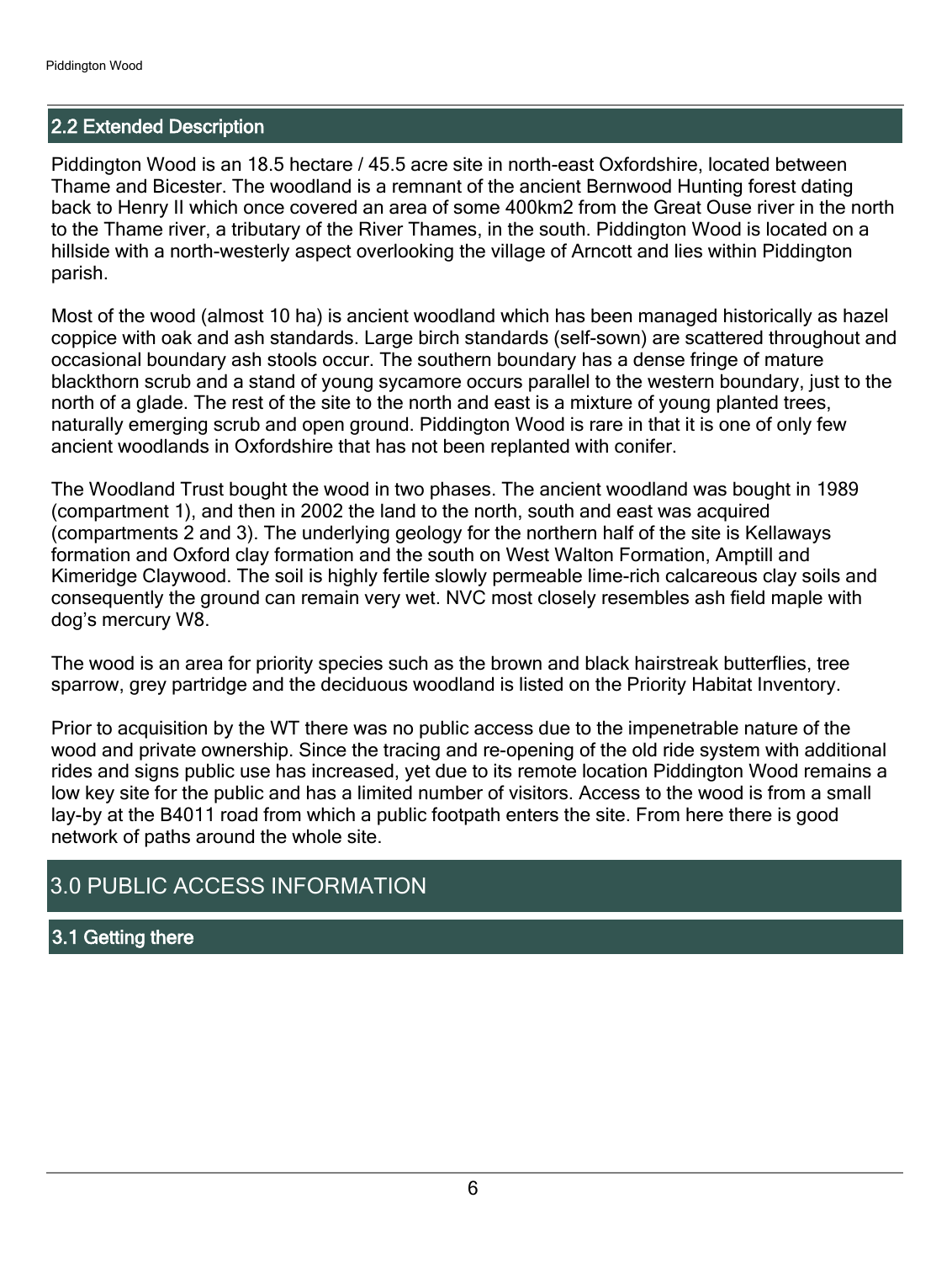Getting there: Piddington Wood is not well-served by public transport. Occasional buses run to Piddington (2kms away by road) from Bicester but not daily.

A small pull-in for vehicles is located at SP632164 off the B4011. At this point, two kissing gates lead into the site - one giving access into the field with young trees, the other is at the start of the public footpath (No.13). There are no surfaced paths through the wood and during wet weather, especially during the winter, they can become very muddy. Piddington Wood is on a hillside and there are consequently gentle gradients throughout the site.

The nearest public conveniences are over 5 miles away in Bicester. These are located at Bure Place and Claremont Car Park (Off Victoria Road). For further information, contact Cherwell District Council on 01295 221940.

Further information about public transport is available from Traveline - www.traveline.org.uk or phone 0871 200 22 33.

All distances are approximate.

3.2 Access / Walks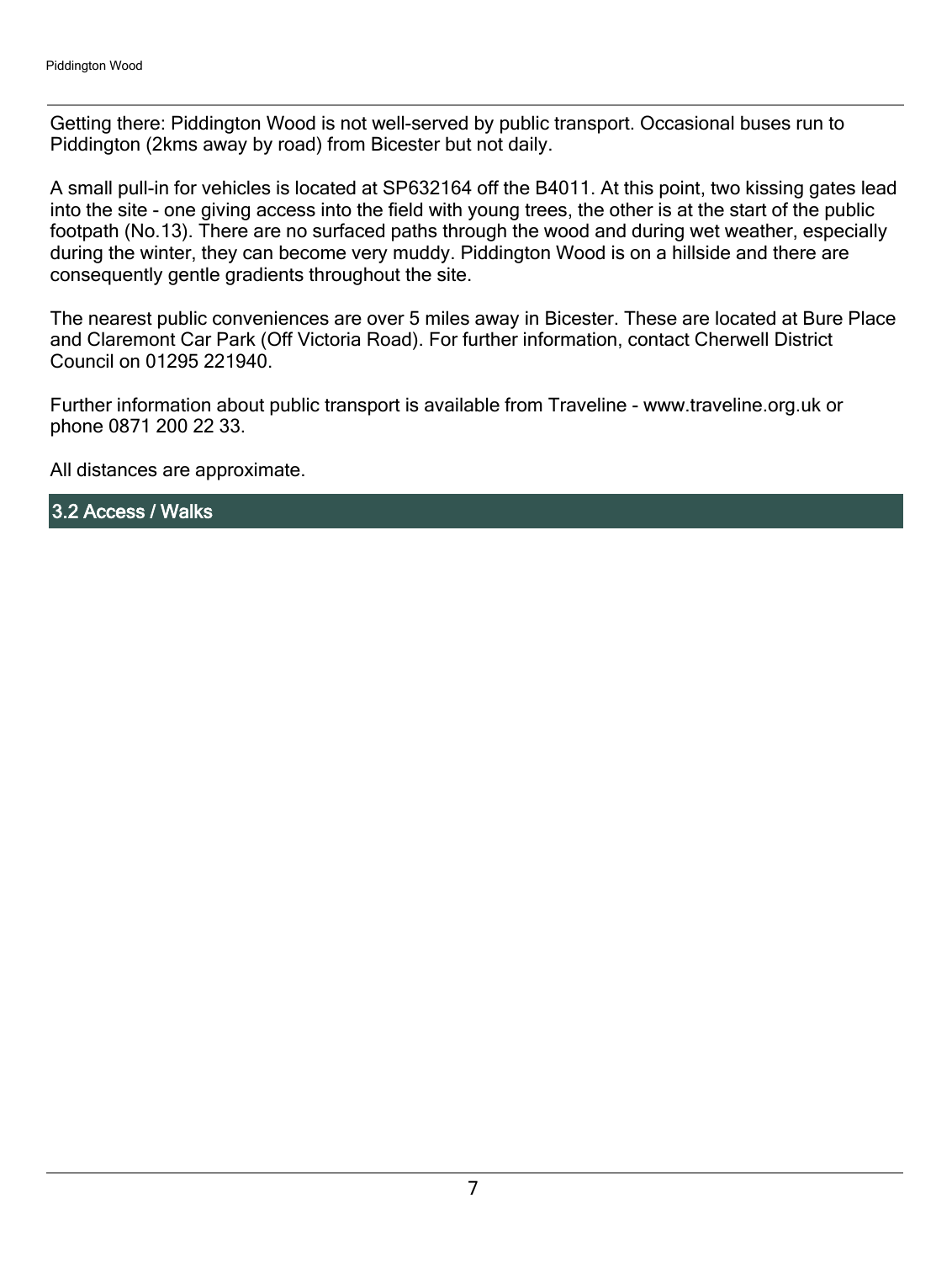# 4.0 LONG TERM POLICY

The long term policy for Piddington Wood is focused on one of the Woodland Trusts key aims;

- to protect native woods, trees and their wildlife

Overall the management focus will be on retaining and improving woodland biodiversity and resilience, with all major ancient woodland components in a secure and improving condition including old growth trees, ground flora, archaeological features, and a diverse deadwood component. Management will also focus on improving accessibility and increasing peoples understanding and enjoyment of woodland.

The ancient woodland component (Cpt 1 -10ha) has largely developed naturally over the last 60 years since the cessation of any large scale coppicing. The woodland is a prominent feature in the landscape and has therefore been an important component of the local area for many decades, and as such any required silvicultural intervention must ensure the mature woodland composition appears to be largely unchanged.

Oak, field maple and birch are likely to become the major tree species, given that ash will be mostly lost to ash dieback (Hymenoscyphus fraxineus). There will be some restorative management of coppice and open and early successional habitat in the form of periodic cutting along rides and opening small glades, where edge trees will also be managed.

Natural regeneration has brought in many 'new' tree species such as field maple, birch and alder into the site and the wood is now more diverse than for the last 60 years since the last large scale active management. This process will continue and any intervention will therefore aim to further diversify the overall species diversity and stand structure through small scale works, mostly achieved through small scale coppicing and addressing tree safety requirements and path and access improvements. This will help increase light levels and improve overall health of retained trees, and encourage natural regeneration of species such as birch, field maple and sycamore to facilitate a more varied structure and composition.

Mature broadleaved trees, particularly oak, will be identified as future old growth trees and left to reach old age and decline naturally. Deadwood volume will increase as trees mature and senesce contributing to important deadwood habitat both standing and fallen, particularly for invertebrate and fungal communities, apart from where it poses a significant tree safety risk. Where mature ash die within stands and it is safe to do so trees will be left to decline and collapse to further bolster this niche habitat.

New areas of scrub and young planted trees will colonise part of the former open ground (Cpt 3b), and any threats to their development will be managed, for example from deer browsing. The ash component (C.25% overall) is likely to be lost to ash dieback, but species such as birch and blackthorn which are naturally colonising the area will succeed in the short term and provide bolstered habitat for the rare butterfly species identified at the site that require young blackthorn as part of their lifecycle. The open ground areas (managed rides and glades) will sustain the habitats for birds such as the barn owl as well as the important butterfly species known at the site.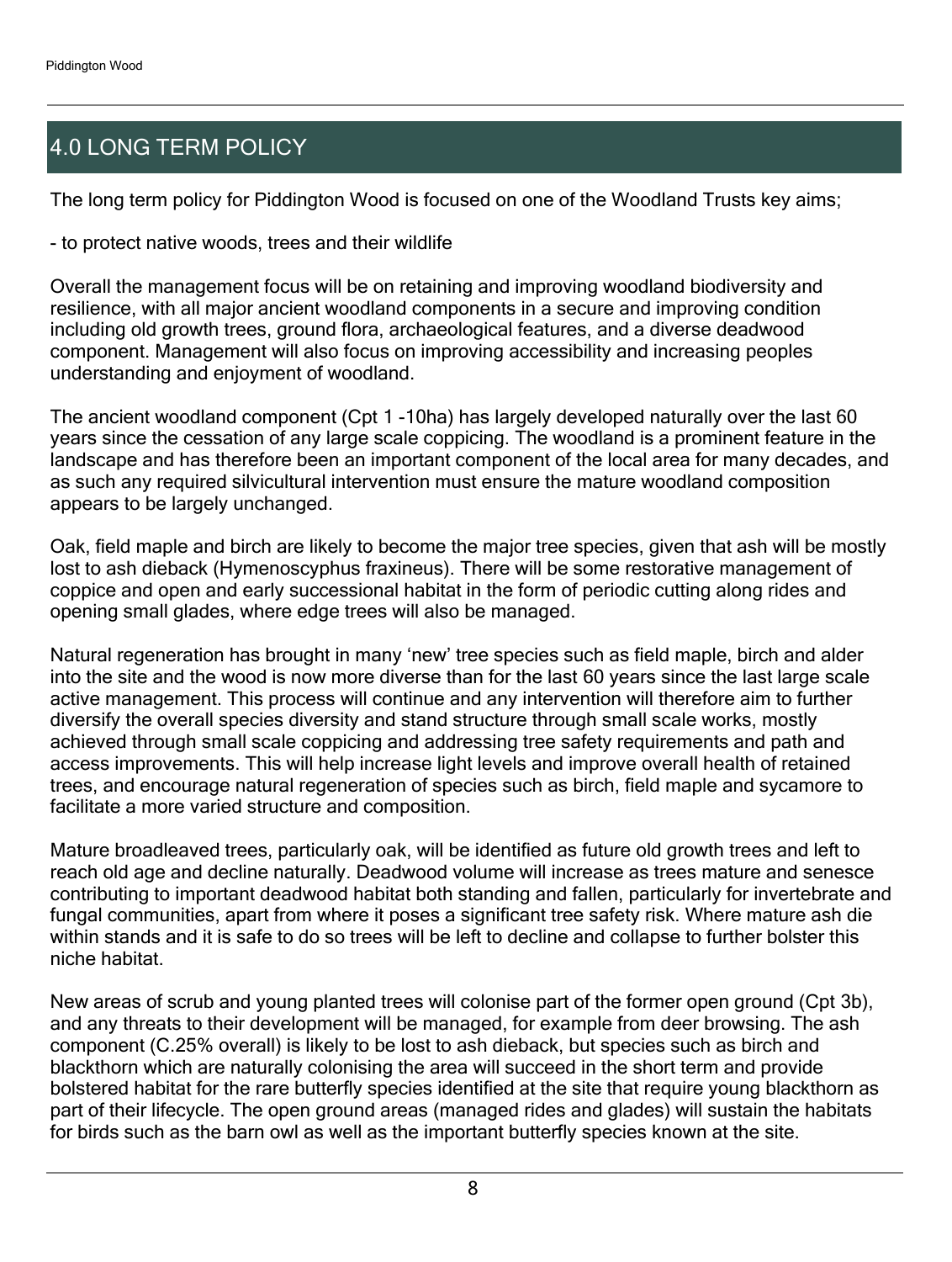Observations will be carried out to record any factors causing change that may be detrimental to the vitality and structure of the woodland. For example there should be no damaging invasive species present on the site, and the likely colonisation by ash dieback (Hymenoscyphus fraxineus) and other pests and diseases monitored and managed where necessary.

The public's enjoyment of the woodlands will be enhanced by maintaining an accessible and safe network of paths and rides, in line with the recommendations for category C for access (low usage site where we do maintain paths). On-going monitoring will ensure access and boundaries remain as safe as possible. This will be achieved through a managed path and entrance network and regular safety inspections of site infrastructure and of higher risk tree zones.

Archaeological features such as boundary woodbanks and pits will be monitored and protected for future generations of visitor to enjoy. Entrances, boundary fences, and benches will be maintained as necessary and the appropriate access provision will be monitored and delivered.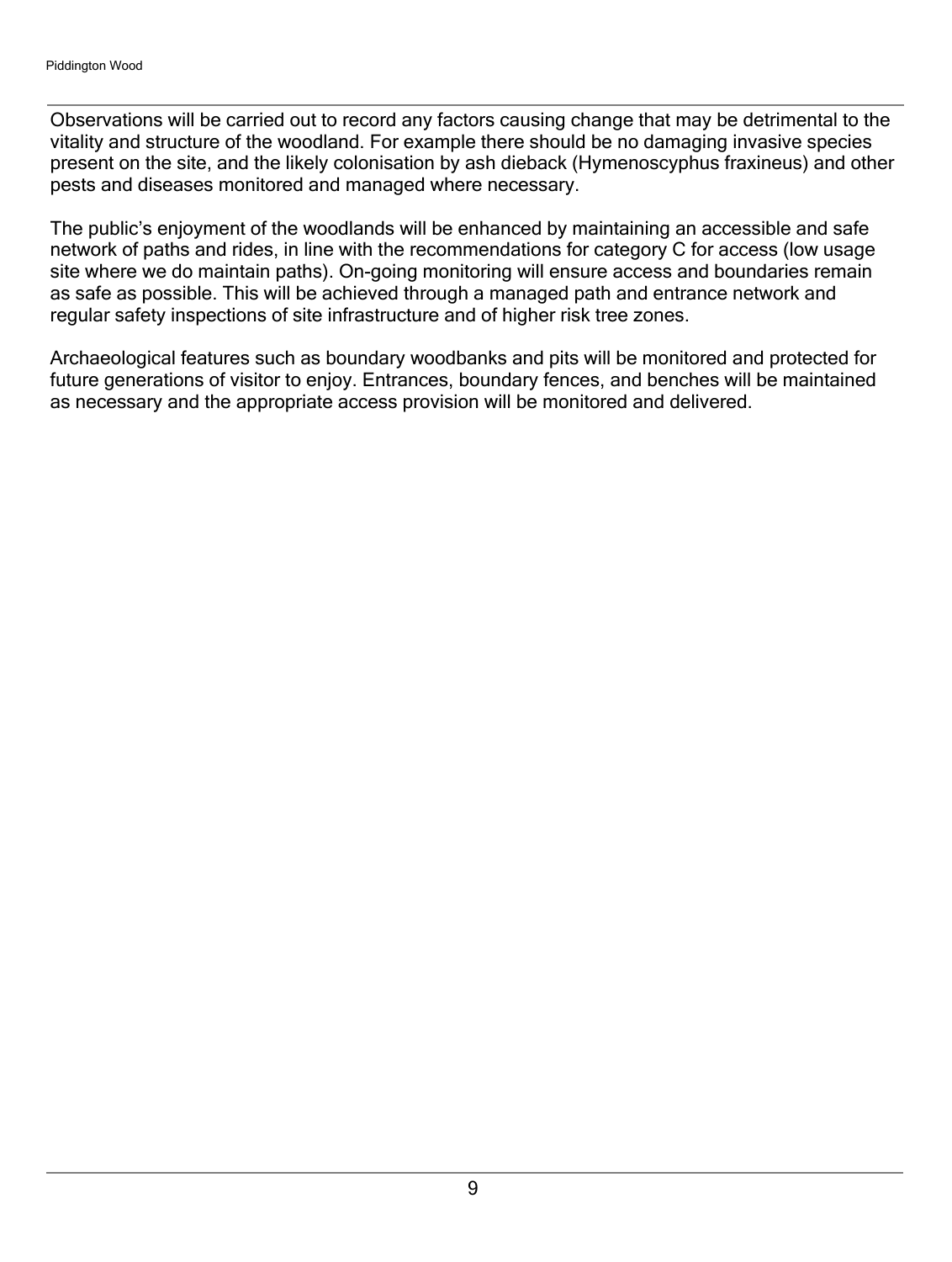# 5.0 KEY FEATURES

The Key Features of the site are identified and described below. They encapsulate what is important about the site. The short and long-term objectives are stated and any management necessary to maintain and improve the Key Feature.

### 5.1 Ancient Semi Natural Woodland

### **Description**

The ancient woodland component at Piddington Wood accounts for just over 50% of the whole site (9.76ha), and is entirely contained within compartment 1. The woodland approximates to W8 in the NVC (National Vegetation Classification): ash-field maple-dog's mercury woodland.

It is composed of oak and ash high forest with an understorey of hazel coppice and scattered birch, field maple and sycamore. There is also a significant blackthorn content, particularly towards the woodland edges. The woodland has traditionally been managed as coppice with standards and there are some very large old coppice stools present, especially on the boundaries, as well as oak/ash/hazel coupes within the compartment. The last significant management intervention was undertaken in the early 1960's.

Natural regeneration is abundant in the woodland, especially ash, birch, field maple and blackthorn.

There is some deer browsing at present but this is not preventing adequate survival of young trees or vigorous regeneration from coppice stools. A small test area comprising C.0.25 acre was recoppiced in 2016 and regeneration from cut stools is strong and evidence of browsing is minimal.

The ground flora contains dog's mercury, primrose, violet, wood anemone, bluebell and pendulous sedge on the wetter rides. There are several shallow ponds and seasonally wet areas and an historical woodbank along parts of the perimeter, especially the western edge which is a parish boundary. Several uncommon butterfly species have been recorded at the wood including black hairstreak (concentrated to only around 50 sites), brown hairstreak and purple emperor.

### **Significance**

Ancient woodland is a limited and irreplaceable resource which is home to more species of conservation concern than any other habitat in the UK. A substantial number of specialist woodland species are almost wholly confined to coppice and old growth stands. Approximately 40% of England's ASNW is found in the South East.

ASNW is very important due to the continuity of woodland cover over hundreds of years which allows for a diverse range of wildlife and vegetation to develop over time that cannot be found in new woodland creation sites.

A key aim of the Woodland Trust is to prevent any further loss of ancient woodland. The woodland also has local significance in being a remnant part of the large Bernwood hunting Forest, and is host to nationally rare and declining species such as the black hairstreak butterfly, found only in thickets of blackthorn in woodlands on heavy clay soils between Oxford and Peterborough.

Opportunities & Constraints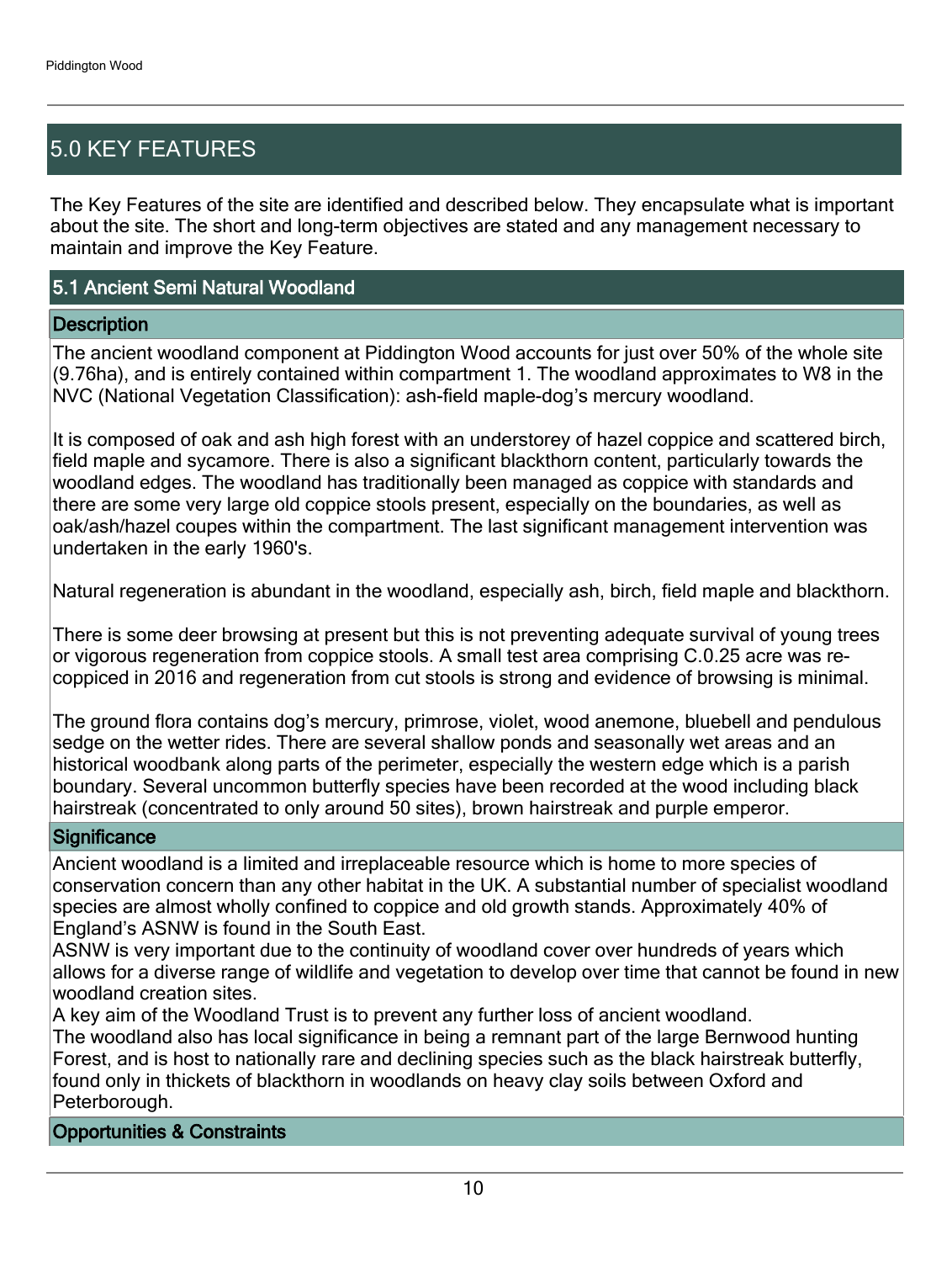Constraints:

- Some woodland archaeology is present such as perimeter woodbanks and damage must be avoided during any management operations

- The woodland has limited infrastructure for timber harvesting - no surfaced tracks and unsuitable entrance points for forest machinery. Access can become boggy in wetter weather. Any management work should be carefully timed with drier site conditions if possible

- Key species present such as black/brown hairstreak that require conditions on working practices and timing of operations

- Low timber quality and volumes make thinning works / coppicing uneconomical

Opportunities:

- Selecting and promoting old growth trees well into the future to enable them to become veteran and ancient trees; this will require some control of competing trees

- Improvement of tree age range, structure and species diversity through silvicultural management and natural processes such as wind-throw

### Factors Causing Change

- Mammal damage (deer, squirrel) - Currently low risk; control implemented, evidence of low pressure and repeat monitoring scheduled

- Increasing shade and loss of structure in minimum intervention stands and coppice areas - Low risk medium impact - monitoring and management scheduled

- Changes in structure and gaps in canopy due to wind-blow and disease/dieback e.g.

Hymenoscyphus fraxineus in ash - High risk, medium impact due to ash comprising circa 25% mature canopy and naturally regenerating composition

- Open areas are succeeding to scrub and woodland thickets, dominated by blackthorn and birch -High risk, low impact due to permitted succession of scrub succeeding failed ash, and review process monitoring benefit of scrub habitat for key species i.e. brown / black hairstreak - Anti-social behaviour problems: fly tipping/litter - Low risk due to remoteness of site

Long term Objective (50 years+)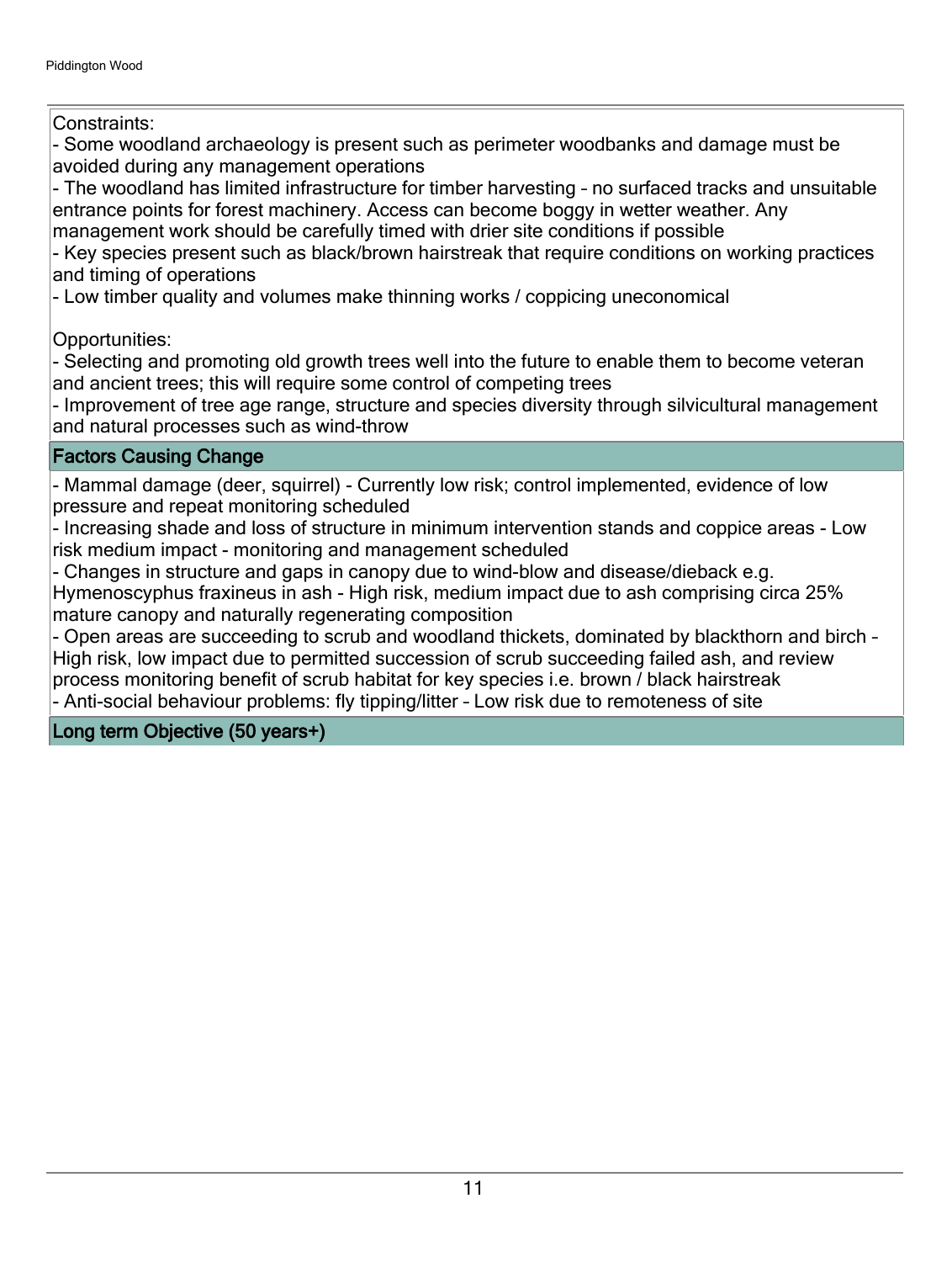Piddington Wood will continue to develop largely through natural processes, where the deadwood habitat is likely to increase over time through trees being left to age and collapse, and subsequent natural regeneration succeeding within canopy gaps. Intervention will take place to reduce threats to this natural development where required.

The composition will remain broadleaved, with all major ancient woodland components in a secure and improving condition including old growth trees, ground flora, archaeological features, and a diverse deadwood component. The likely colonisation by ash dieback (Hymenoscyphus fraxineus) will affect the species composition of the wood over time, and the resulting mixed stands (oak, cherry, birch, hazel, field maple being the most common species) of high forest will be being managed on a continuous cover silvicultural system to produce uneven-aged, self-regenerating stands of high conservation and amenity value. The deadwood habitat will become very well developed as ash and the old coppice stools in particular collapse and die.

Small-scale coppicing of viable areas will be maintained, and ride widening to create some edge structure and glades at intersections to introduce some lighter, drier conditions within the woodland which will benefit some woodland species like the brown & black hairstreak butterfly.

Any threats to the biodiversity or historic features of the wood will be monitored and resulting action taken, i.e. deer damage to the broadleaf trees will be monitored and action taken if the damage becomes unacceptable.

### Short term management Objectives for the plan period (5 years)

The ASNW woodland area of Piddington Wood (cpt.1a) is likely to undergo composition change within this plan period due to colonisation by Hymenoscyphus fraxineus (ash dieback). Ash is regenerating from mature trees present within the compartment, and it is likely most of the regenerating ash and many mature trees will fail.

Intervention is not at this stage required to re-stock as although ash comprises around 25% of the canopy, oak will close many canopy gaps and there is abundant regeneration (birch / hazel / field maple / sycamore most commonly) to mitigate risk from coarse vegetation proliferating.

Small-scale coppicing work to re-instate a coppice regime on redundant hazel stands will take place, concentrating on ride edges and to diversify structure and habitat within the site overall, to suit species present of local importance such as willow warbler, spotted flycatcher, black hairstreak, brown hairstreak.

- Coppice areas will be marked / agreed only where available light is already present to ensure successful regeneration from cut stools - mature standard trees will be retained - work areas for boundary definition only: Coupe 1 (2020) - Area 0.4ha + open out intersection (approx. 200m3) retaining mature trees cutting back hazel / ash / birch regen; Coupe 2 (2022) - Area 0.7ha; Coupe 3 (2024) - Area 0.6ha. See operational work plan.

- Deer will continue to be controlled and impacts monitored to vary the pressure of control if required ±assessments due : 2021 / 2023 / 2025

Other threats will also be monitored through main woodland condition assessment - next due: 2022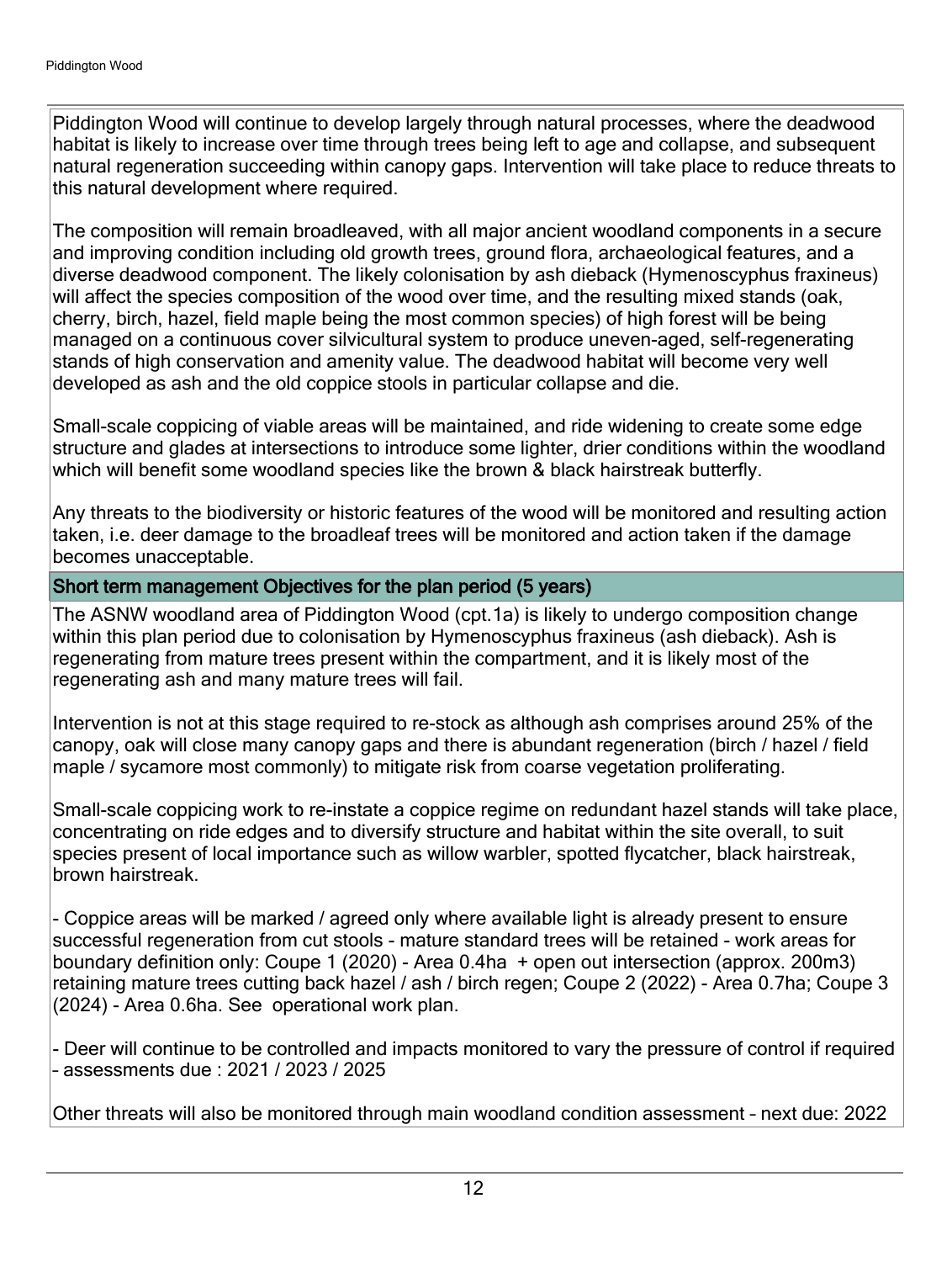### 5.2 Secondary Woodland

### **Description**

The secondary woodland at Piddington Wood consists of a plantation in compartment 3 which was created in early 2003 and a thin strip of mature secondary woodland to the south of the site comprising compartment 2.

The young 2003 plantation is dominated by ash and oak which make up 60% of the planting mix; minor components of other species make up the other 40%: field maple, hazel, blackthorn and silver birch. The western half of compartment 3 (approximately 2.5ha - cpt 3b) is open and grassy but does contain some natural regeneration, especially advanced on the margin with the ancient woodland. The grassland is former arable farmland and is not ecologically rich in flora. The natural regeneration is dominated by blackthorn but also contains ash and oak. Barn owls are known to use the open ground for feeding and boxes have been erected to encourage them to breed.

The mature secondary woodland present in compartment 2 is dominated by oak, with a dense understorey of hazel and especially blackthorn. Several seasonal ponds are present in this area. This area is especially important for black hairstreak and brown hairstreak butterflies.

The established secondary woodland area (compartment 2a) has undergone a series of ride-edge coppicing and scalloping works within the last plan period with operations concluding early 2019. The regeneration, comprising mainly hazel and blackthorn is robust and the mix of retained mature and regenerating blackthorn provides good habitat opportunities for brown and black hairstreak butterfly populations.

### **Significance**

The secondary woodland is adjacent to ancient woodland at the site and acts as a buffer to the road on the east and arable land to the south. Over time it will adopt some characteristics of the much older semi-natural woodland.

The secondary woodland is also providing habitat diversity on the site: some open ground, successional scrub and young woodland. The high blackthorn content also helps to support important butterfly species known at the site.

### Opportunities & Constraints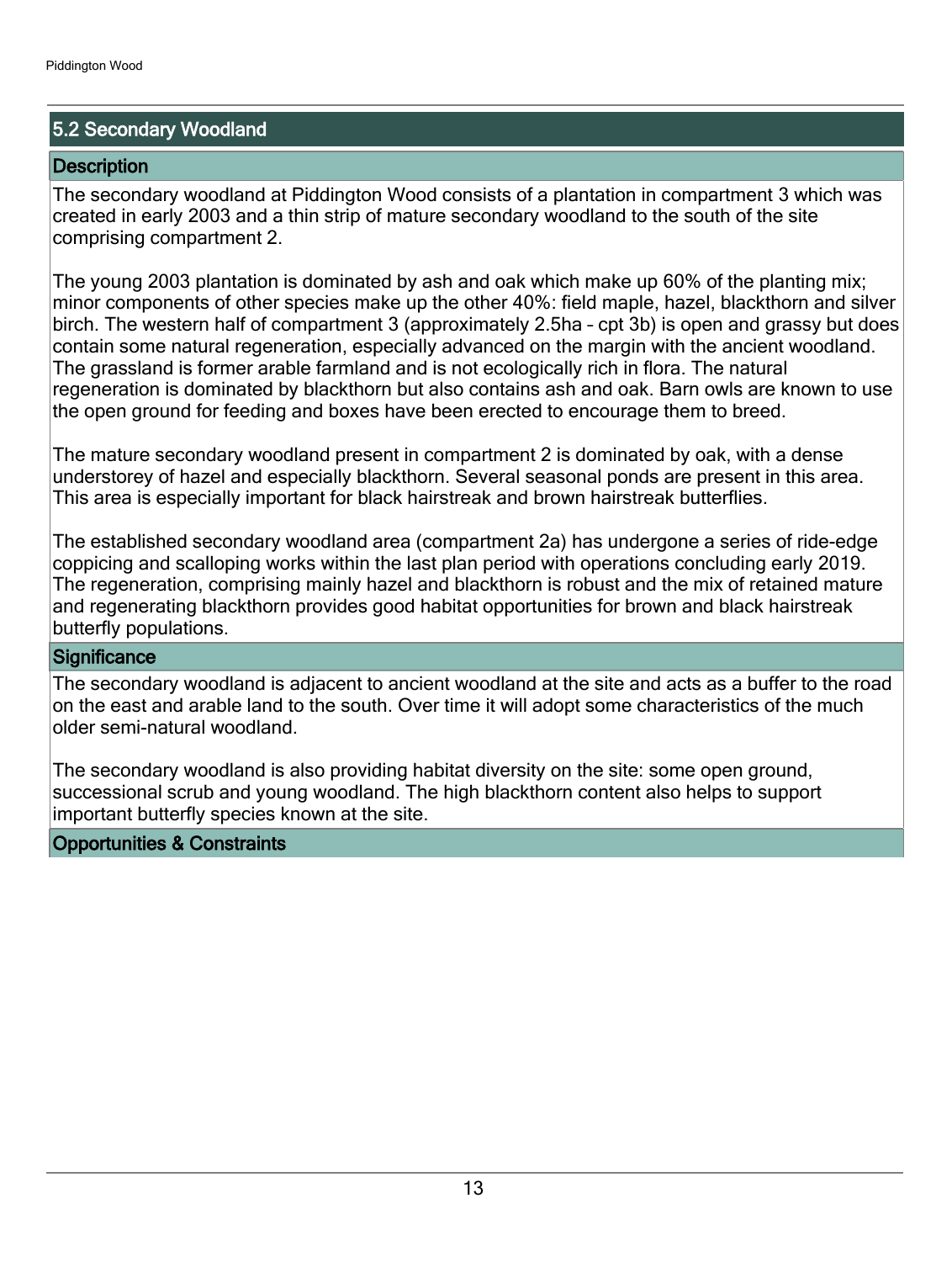Opportunities:

- Enhancing existing pond to improve and retain habitat variance within secondary woodland area - Selecting and promoting old growth trees well into the future to enable them to become veteran and ancient trees; this will require some control of competing trees

- Improvement of tree age range, structure and species diversity through silvicultural management and natural processes such as wind-throw

Constraints:

- Some woodland archaeology is present such as perimeter woodbanks and damage must be avoided during any management operations

- The woodland has limited infrastructure for timber harvesting - no surfaced tracks and unsuitable entrance points for forest machinery. Access can become boggy in wetter weather. Any management work should be carefully timed with drier site conditions if possible

- The size of the open ground limits any grazing management potential

- Key species present such as black/brown hairstreak that require conditions on working practices and timing of operations

- Low timber quality and volumes make thinning works / coppicing uneconomical

Factors Causing Change

- Mammal damage (deer, squirrel) - Currently low risk; management in place, evidence of low pressure; repeat monitoring scheduled

- Increasing shade and loss of structure in minimum intervention stands - Low risk medium impact monitoring and management scheduled

- Changes in structure and gaps in canopy due to wind-blow and disease/dieback e.g. Hymenoscyphus fraxineus in ash - High risk, medium impact due to ash comprising circa 30% planted stock and 20% naturally regenerating composition. Natural regeneration of other species (blackthorn, birch, oak) is strong and will replace ash over time

- Open areas are succeeding to scrub and woodland thickets, dominated by blackthorn and birch -High risk, low impact due to permitted succession of scrub succeeding failed ash, and review process monitoring benefit of scrub habitat for key species i.e. brown / black hairstreak

Long term Objective (50 years+)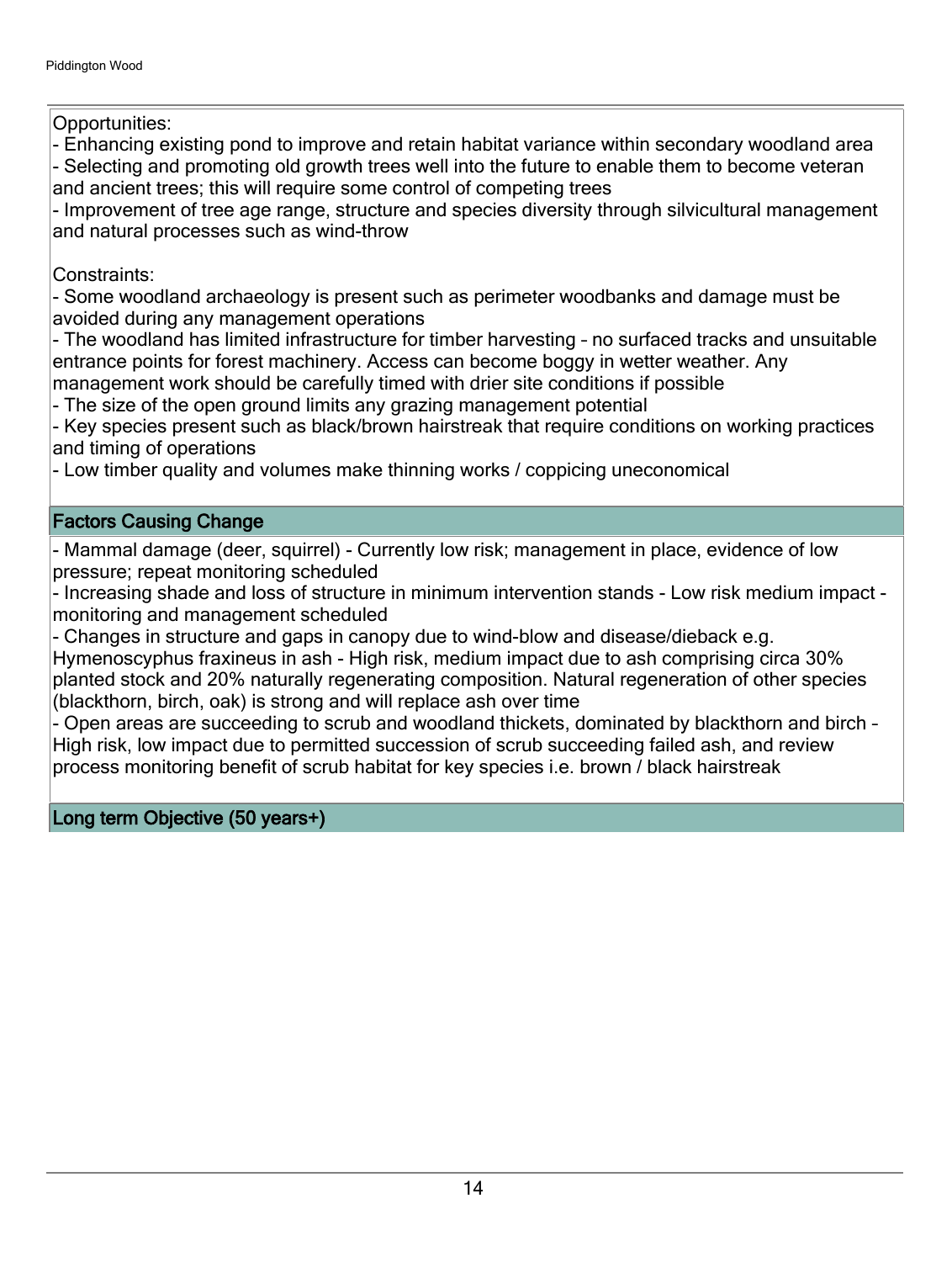The new secondary woodland area will be allowed to develop naturally and any management intervention required will be on a continuous cover silvicultural basis to produce uneven aged, selfregenerating stands of high conservation and amenity value. Deadwood habitat will increase over time through some trees being left to age and collapse naturally.

Over time they will become more ecologically rich, with a greater deadwood habitat and older trees. Oak is likely to become the major tree species and ash lost to ash dieback will be replaced by previously planted species and those naturally regenerating on site. Birch, field maple, blackthorn, hazel and hawthorn likely being the most common species. Some open ground habitat (approx. 25% of Cpt 3b) will be retained and managed to support important invertebrate species and raptors, and this will be provided in the form of wide sunny rides and glades. The area of secondary woodland will be increased slightly by allowing new woodland to develop on the periphery of established woodland blocks.

Deer damage to trees will continue to be monitored and action taken if damage becomes unacceptable.

### Short term management Objectives for the plan period (5 years)

Apart from any remedial works required for safety reasons there are no further planned operations within the plan period within cpt. 2a

Compartment 3, comprising planted trees, successional scrub and open areas will be managed as follows;

- Approximately 1.5ha of scrub woodland will continue to naturally develop in compartment 3b, on the fringes of existing woodland

- Approximately 1.5ha of open ground will be managed in 3b in the form of a glade and a wide scalloped rides - annual

- Where planted and naturally regenerating ash fails, natural succession will be favoured to replace them, although monitoring will be undertaken to establish whether enrichment planting would benefit the overall composition - assessments due - 2022 / 2024

- Deer will continue to be controlled and impacts monitored to vary the pressure of control if required ±assessments due : 2021 / 2023 / 2025

Other threats will also be monitored through main woodland condition assessment - next due: 2022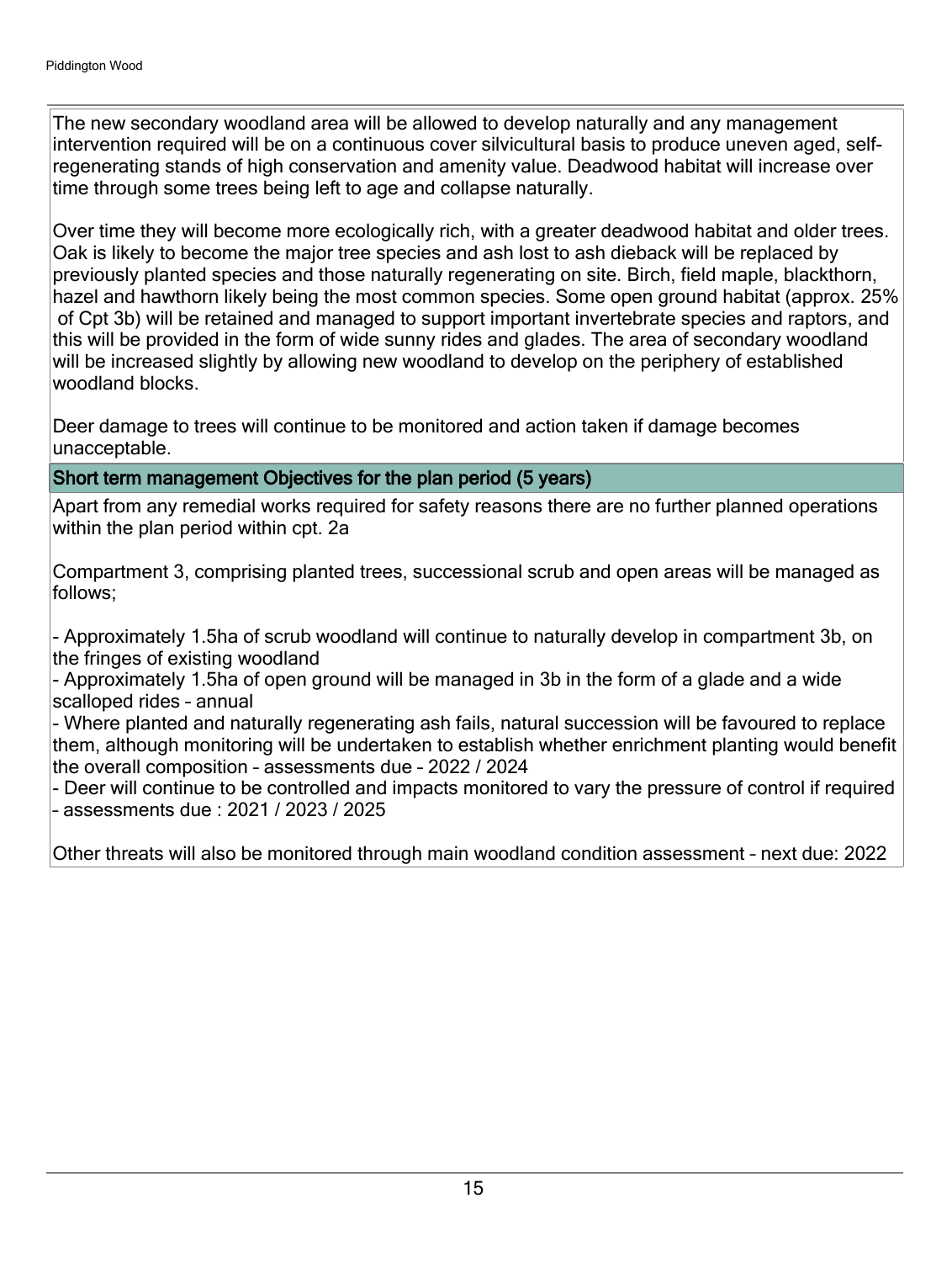### 5.3 Connecting People with woods & trees

### **Description**

Piddington Wood is relatively remotely located in east Oxfordshire 2.7km (1.7 miles) west of Piddington Village (pop 370), 3km (1.9 miles) south of Blackthorn (pop 317), 3.5km (2.2 miles) east of Upper Arncott (pop 1738), and 3.3km (2.1 miles) north of Boarstall (Bucks, pop 128). Surrounding land use is mainly arable, with patches of isolated woodlands in private ownership as well as a large MOD site and Bullingdon prison to the north. An accessible 5 ha / 13 acre woodland, Boarstall Duck Decoy lies to the south, a National Trust property.

Piddington wood has approx. 4km / 2.5 miles of permissive paths and rights of way for pedestrian access only, and offers a variety of interesting circular walks through a number of different habitats. There is a small layby next to the wood and alongside the B4011 where up to three cars can be parked, and this is the main entrance into the wood. There are two other entrances on the other side of the wood which link to a lane and a right of way footpath across neighbouring farmland. The site is a category C for access site (low usage site where we do maintain paths).

Piddington is a quiet wood and visitor numbers are not high. Overall visitor facilities are low-key but the site offers the visitor a peaceful place in which to which to enjoy the natural environment. The wood forms part of the circuit for the 7km / 4.5 mile 'Piddington Circular Walk', which is a leafleted walk promoted by Cherwell District Council.

There has been a strong element of community involvement at the site, for instance in monitoring butterfly species, erecting raptor boxes and helping to manage the paths.

### **Significance**

This relatively remote site provides a quiet area for walking and recreation for some people living within walking distance of the woodland, and is a site of interest for some local naturalists. One of the Woodland Trust's main objectives is the promotion of public access to, and enjoyment of, woodlands.

The site has a variety of habitats and historic features that can be used to engage the public, including children, in appreciating the landscape on a wider scale.

### Opportunities & Constraints

Constraints:

- Piddington Wood has limited (2/3 cars) parking facility

- Paths can be muddy and waterlogged during the winter / wet weather due to the underlying geology

Opportunities:

- Ride edge coppicing will help to create more open, drier path surfaces for visitors

- The special wildlife at the site (e.g. brown / black hairstreak butterflies) offers a wider interest for specialist ecological groups, and could be used for educational purposes

### Factors Causing Change

- Antisocial activities such as fly tipping in the parking area

- Changes in vegetation along rides

### Long term Objective (50 years+)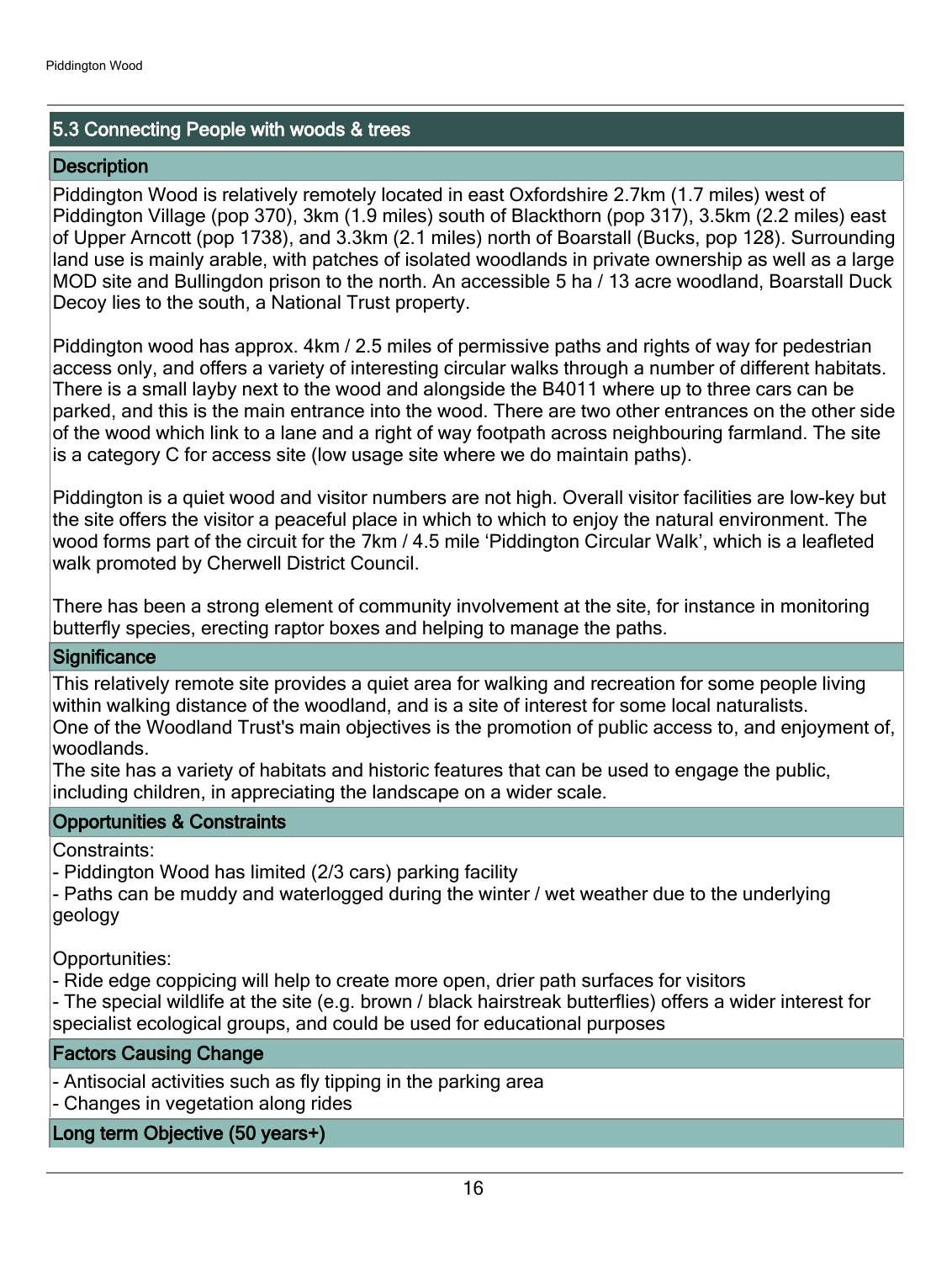Public access for informal and quiet recreation will be maintained in perpetuity. The woodland will be kept as safe as practical for visitors and there will be a managed network of paths, together with visible and clearly signed entrances.

An on-going programme of maintenance will ensure as much as possible safe and uninhibited access along clearly defined routes for quiet recreation. Provision of infrastructure will be kept low key as appropriate for the grading of this site: Category 'C' 'low usage site'

Involvement of the public in wildlife monitoring will continue to be supported if there is local interest.

### Short term management Objectives for the plan period (5 years)

Management objectives are low key in line with the current use of the site and with requisite grading category. A visitor assessment was carried out in 2017, and site improvements proposed are scheduled below, alongside programmed routine management.

- Replacement entrance and welcome sign - 2019

- Entrance vegetation management - coppicing of approx. 150m2 vegetation around entrance and in to main path in to wood to improve sight lines and safety - complete early 2019

- Routine safety inspections of the trees in higher risk zones along the roadside boundary - annual - Routine safety inspections along internal path network within the site - annual due to presence of ash dieback

- The entrances, main paths open areas and glades will be maintained, through cutting where necessary, to ensure they remain open for visitors - annual

- Community involvement will be supported through The Woodland Trust meeting with the current site warden to review activity - annual

- Contact with The Upper Thames butterfly group to support the annual monitoring of butterfly species - annual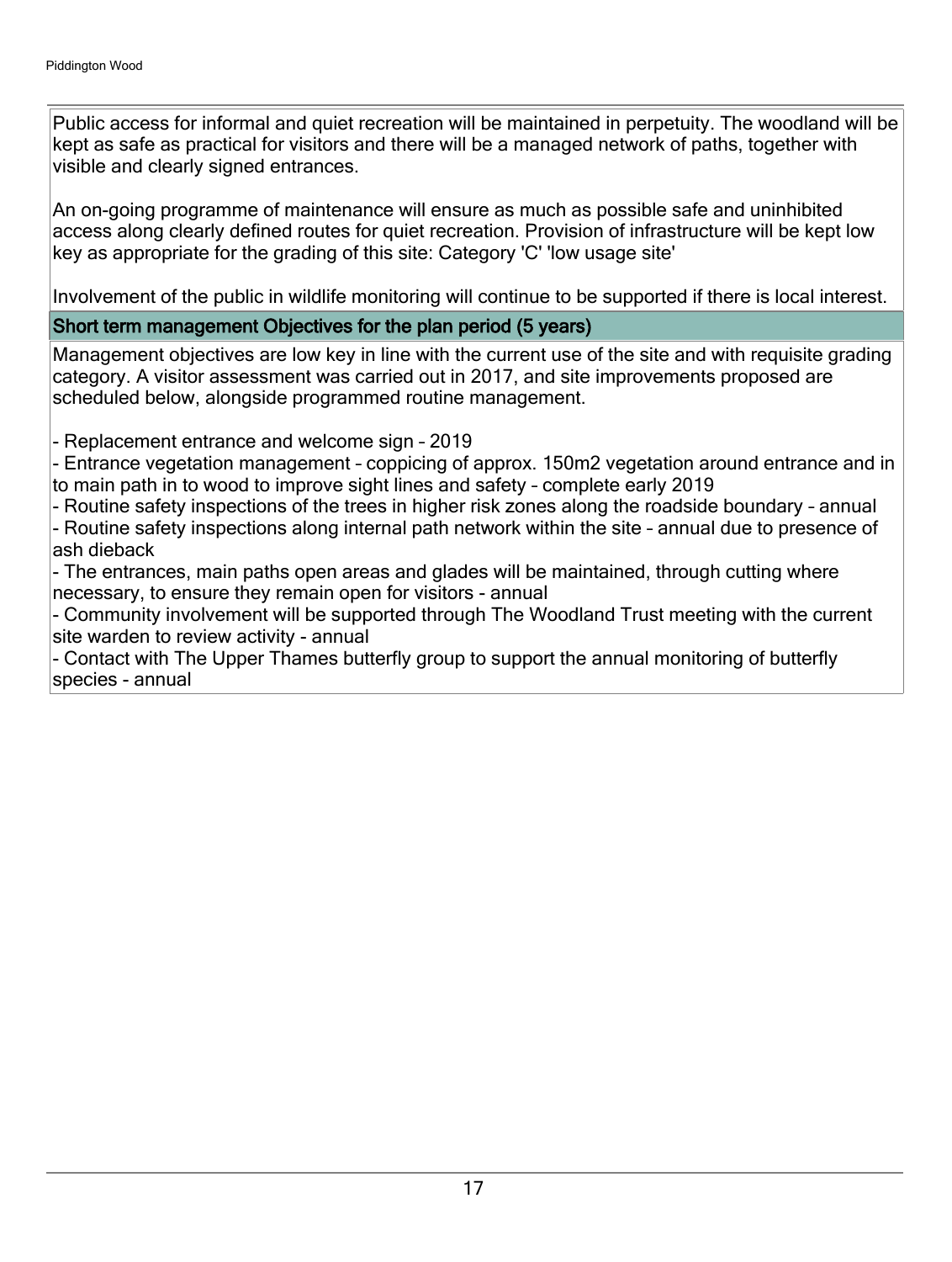| <b>6.0 WORK PROGRAMME</b> |                     |                    |        |  |  |  |
|---------------------------|---------------------|--------------------|--------|--|--|--|
| Year                      | <b>Type of Work</b> | <b>Description</b> | Due By |  |  |  |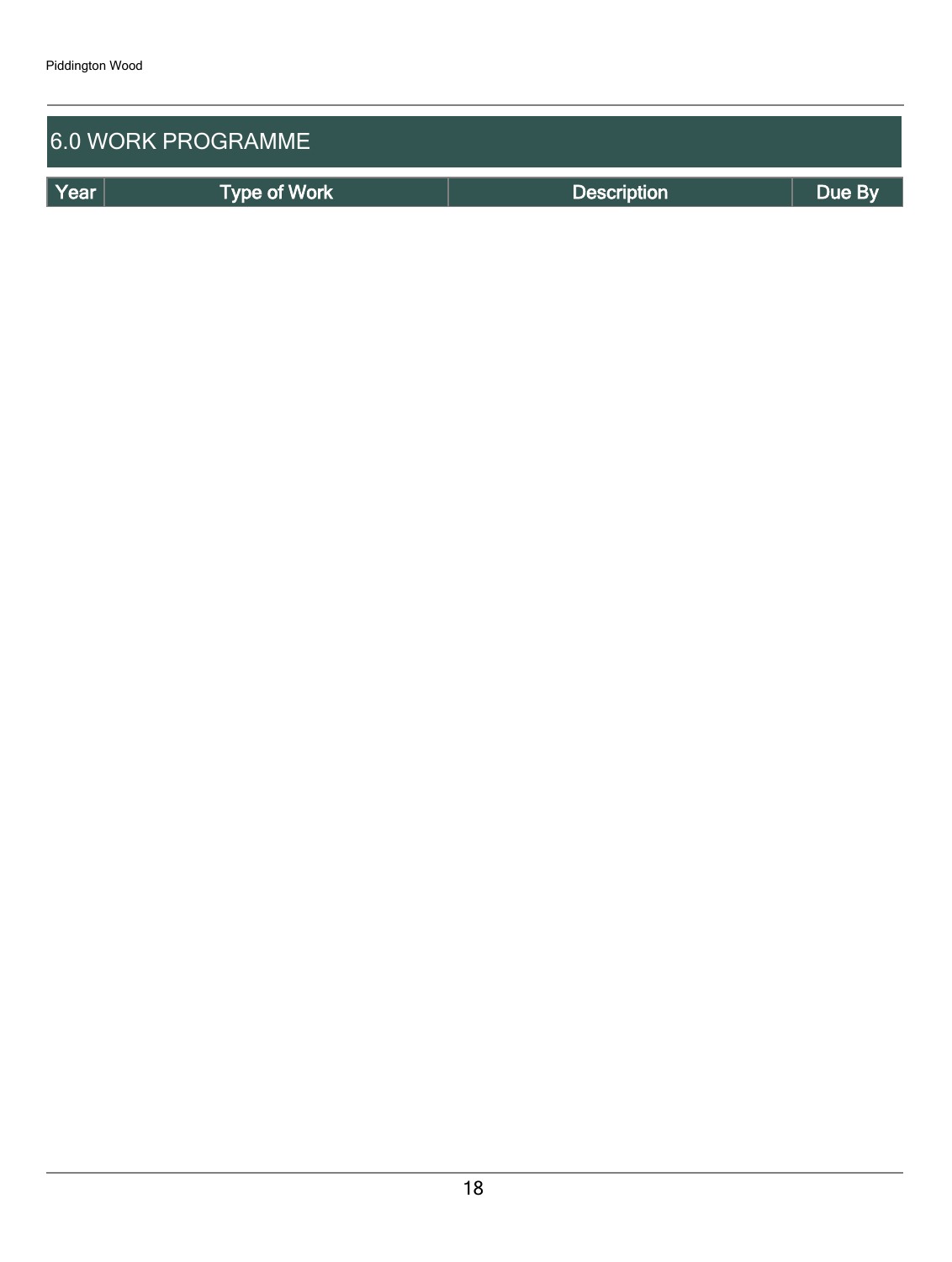## APPENDIX 1: COMPARTMENT DESCRIPTIONS

| Cpt<br>No.                                                                                     | Area<br>(ha) | <b>Main</b><br><b>Species</b>   | Year | <b>Management</b><br>Regime | <b>Major</b><br><b>Management</b><br><b>Constraints</b>                                                                                                                                                  | <b>Key Features</b><br><b>Present</b>      | <b>Designations</b>                                                                                      |
|------------------------------------------------------------------------------------------------|--------------|---------------------------------|------|-----------------------------|----------------------------------------------------------------------------------------------------------------------------------------------------------------------------------------------------------|--------------------------------------------|----------------------------------------------------------------------------------------------------------|
| 1a                                                                                             | 9.76         | <b>Oak</b><br>(pedunc<br>ulate) | 1901 | High forest                 | Mostly wet<br>ground/exposed<br>site, No/poor<br>vehicular access<br>to the site,<br>No/poor<br>vehicular access<br>within the site,<br>Site structure,<br>location, natural<br>features &<br>vegetation | Connecting<br>People with<br>woods & trees | <b>Ancient Semi</b><br>Natural<br>Woodland, Area<br>of Landscape<br>Value, Local<br><b>Wildlife Site</b> |
| Comi notural angiant wood composed prodominantly of a mixture of mature ash and sak with field |              |                                 |      |                             |                                                                                                                                                                                                          |                                            |                                                                                                          |

Semi-natural ancient wood composed predominantly of a mixture of mature ash and oak, with field maple / birch and hazel understory - NVC W8. The canopy is fairly even-aged though there are more open areas to the south. Plant species comprise primrose, dog's mercury, dog violet, lesser celandine, bluebell, wood anemone and bramble, and pendulous sedge on the wetter rides. Occasional tree / shrub species include sycamore, cherry, aspen, hawthorn, blackthorn, elder, crab apple, goat willow

| 2al | $2.59$ Oak | (pedunc<br>ulate) | 1980 High forest | Mostly wet<br>ground/exposed<br>site, No/poor<br>vehicular access<br>to the site, Site<br>structure,<br>location, natural<br>features &<br>vegetation | Connecting<br>People with<br>woods & trees | Area of<br>Landscape<br>Value, Local<br><b>Wildlife Site</b> |
|-----|------------|-------------------|------------------|-------------------------------------------------------------------------------------------------------------------------------------------------------|--------------------------------------------|--------------------------------------------------------------|

Strip of mature secondary woodland outside the woodbank of 1a and forming the southern edge of the site. Largely composed of oak, cherry, ash, hazel and a high component of blackthorn, with birch and elm and sycamore also present. There is a scattering of more mature oaks but most of the compartment was felled and re-planted in the 1980's at 3m spacing. The main entrance to the wood enters this compartment and the main path transects its full length. There is a semi-open area in the west as well as an ephemeral pond. Flora includes blue bugle, lords & ladies (Arum maculatum) with sedges and some bracken to the very south.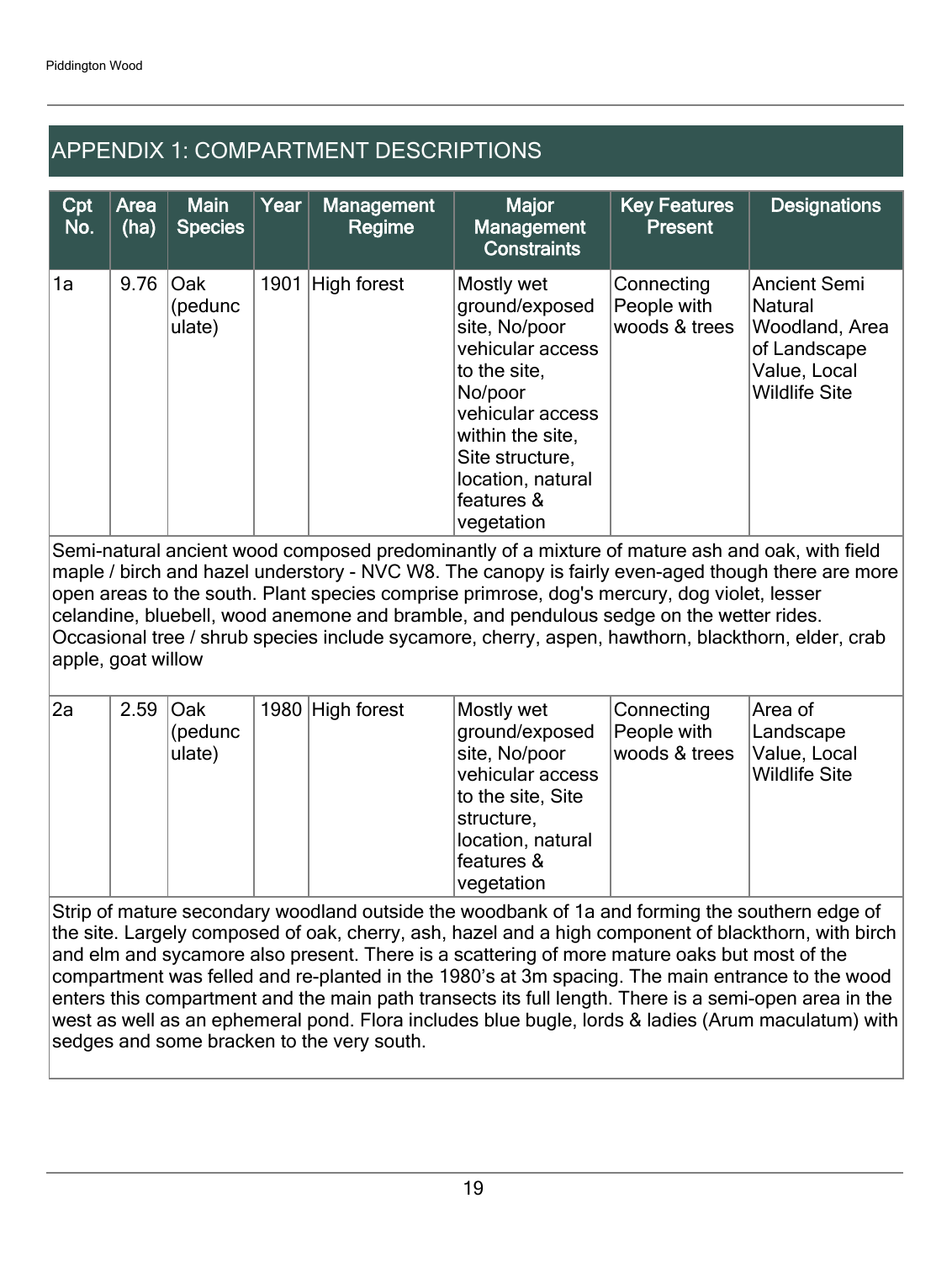| 3a                                                                                                                                                                                                                                                                                                                                                                                              | 2.80                                                                                                                                                                                                                                                                                                                                                                                                                                                                                                                                                                                                                                                                       | Oak<br>(pedunc<br>ulate)           |  | 2003 High forest           | No/poor<br>vehicular access<br>to the site,<br>No/poor<br>vehicular access<br>within the site,<br>Site structure,<br>location, natural<br>features &<br>vegetation | Connecting<br>People with<br>woods & trees | Area of<br>Landscape Value |  |  |
|-------------------------------------------------------------------------------------------------------------------------------------------------------------------------------------------------------------------------------------------------------------------------------------------------------------------------------------------------------------------------------------------------|----------------------------------------------------------------------------------------------------------------------------------------------------------------------------------------------------------------------------------------------------------------------------------------------------------------------------------------------------------------------------------------------------------------------------------------------------------------------------------------------------------------------------------------------------------------------------------------------------------------------------------------------------------------------------|------------------------------------|--|----------------------------|--------------------------------------------------------------------------------------------------------------------------------------------------------------------|--------------------------------------------|----------------------------|--|--|
|                                                                                                                                                                                                                                                                                                                                                                                                 | Plantation on former arable field dating from 2003. Ash and oak together make up 60% of the<br>planting mix; minor components of other species make up the other 40%: field maple, hazel,<br>blackthorn and silver birch. Ash is showing symptoms of ash dieback and is likely to mostly fail.<br>Naturally regenerating scrub is prevalent including drifts of blackthorn which will succeed and<br>increase the long-term habitat for the brown hairstreak.<br>This compartment also contains a long hedged road-side section with the B4011, mostly comprising<br>elm, crack willow, hawthorn and blackthorn, with dog rose, guilder rose and goat willow also present. |                                    |  |                            |                                                                                                                                                                    |                                            |                            |  |  |
| 3 <sub>b</sub>                                                                                                                                                                                                                                                                                                                                                                                  | 3.15                                                                                                                                                                                                                                                                                                                                                                                                                                                                                                                                                                                                                                                                       | Mixed<br>native<br>broadlea<br>ves |  | 2003 Wood<br>establishment | No/poor<br>vehicular access<br>to the site,<br>No/poor<br>vehicular access<br>within the site,<br>Site structure,<br>location, natural<br>features &<br>vegetation | Connecting<br>People with<br>woods & trees | Area of<br>Landscape Value |  |  |
| This is an area of grassland left as open ground between the plantation in 3a and the ancient<br>woodland (1a). Scrub and young trees are present on the edge of the ancient woodland and slowly<br>colonising the open area. This as well as 3a was formerly part of an arable field. Ash, oak, field<br>maple and alder are present as well as blackthorn, crab apple, goat willow and hazel. |                                                                                                                                                                                                                                                                                                                                                                                                                                                                                                                                                                                                                                                                            |                                    |  |                            |                                                                                                                                                                    |                                            |                            |  |  |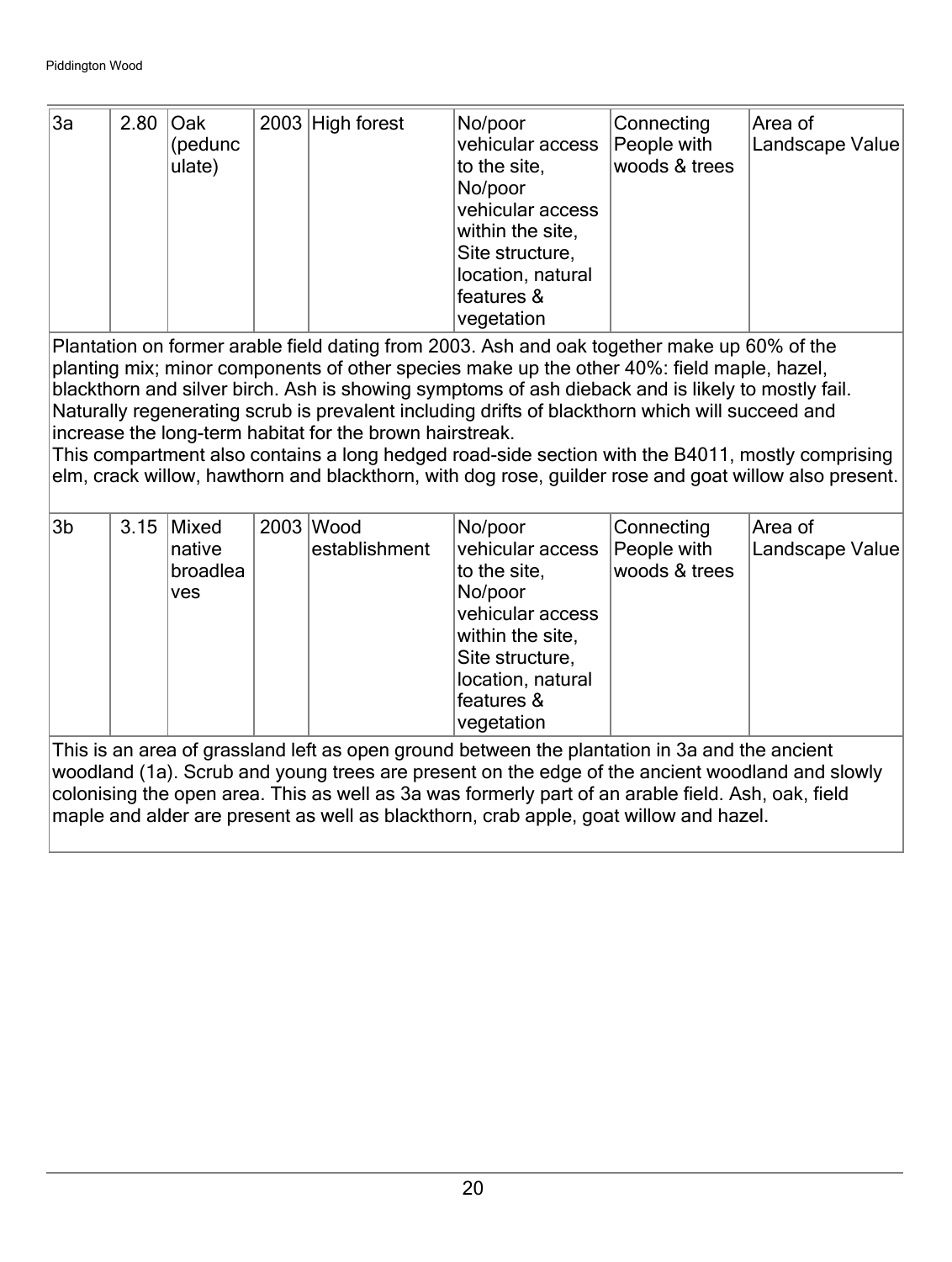# Appendix 2: Harvesting operations (20 years)

| <b>Forecast</b><br>Year | Cpt | <b>Operation Type</b> | <b>Work Area</b><br>(ha) | <b>Estimated</b><br>vol/ha | <b>Estimated total</b><br>vol. |
|-------------------------|-----|-----------------------|--------------------------|----------------------------|--------------------------------|
| 2020                    | 1a  | Coppice               | 0.40                     | 13                         | 5                              |
| 2022                    | 1a  | Coppice               | 0.70                     |                            | 5                              |
| 2024                    | 1a  | Coppice               | 0.60                     |                            | 5                              |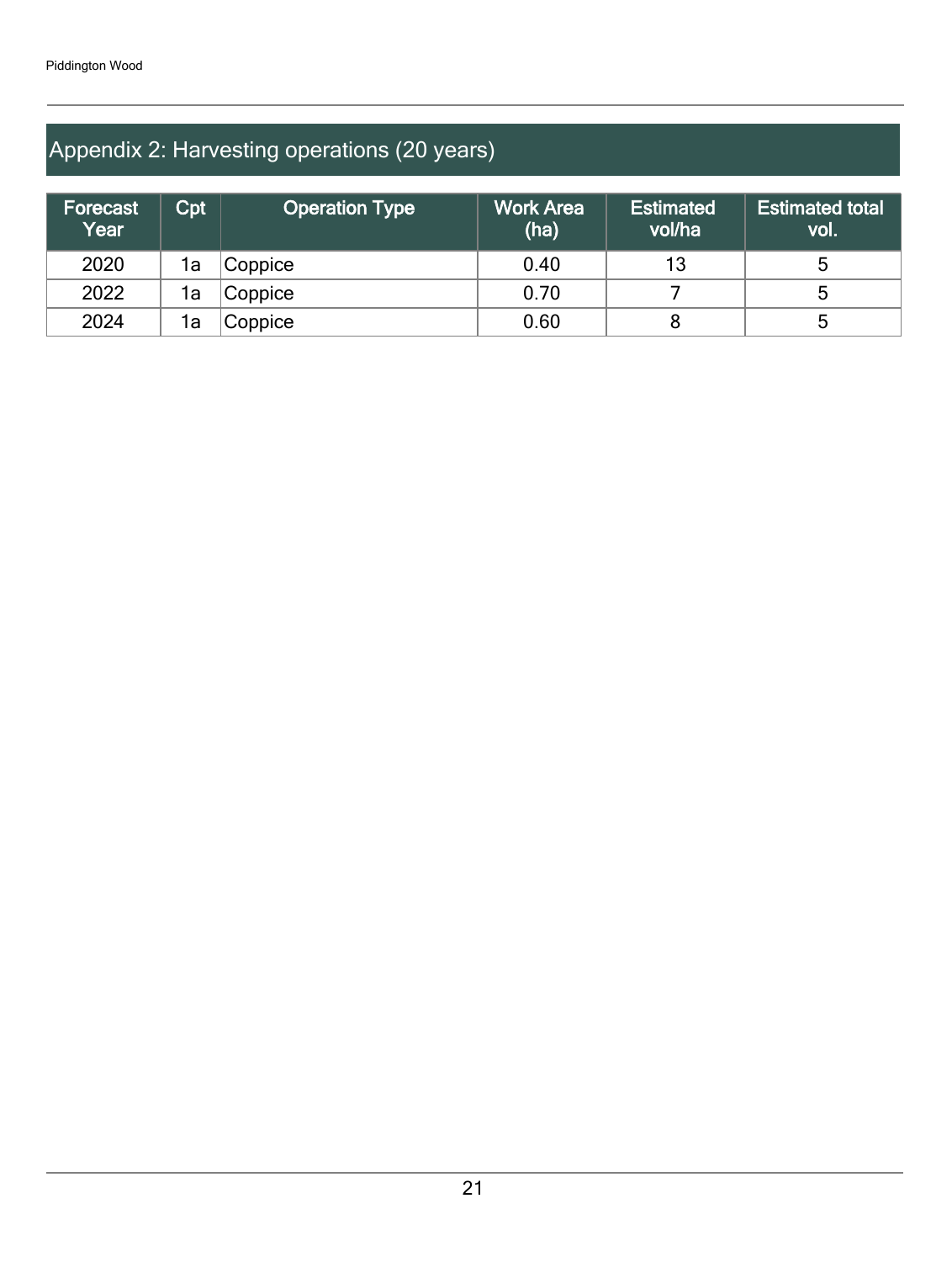# **GLOSSARY**

### Ancient Woodland

Ancient woods are defined as those where there has been continuous woodland cover since at least 1600 AD. In Scotland ancient woods are defined strictly as sites shown as semi-natural woodland on the 'Roy' maps (a military survey carried out in 1750 AD, which is the best source of historical map evidence) and as woodland all subsequent maps. However, they have been combined with long-established woods of semi-natural origin (originating from between 1750 and 1860) into a single category of Ancient Semi-Natural Woodland to take account of uncertainties in their identification. Ancient woods include Ancient Semi-Natural Woodland and plantations on Ancient Woodland Sites (see below). May support many species that are only found in ancient woodland.

### Ancient Semi - Natural Woodland

Stands in ancient woods defined as those consisting predominantly of native trees and shrubs that have not obviously been planted, which have arisen from natural regeneration or coppice regrowth.

### Ancient Woodland Site

Stands in ancient woods that have been converted to plantations, of coniferous, broadleaved or mixed species, usually for timber production, including plantations of native species planted so closely together that any semi-natural elements of the understorey have been suppressed.

### Beating Up

Replacing any newly planted trees that have died in the first few years after planting.

### **Broadleaf**

A tree having broad leaves (such as oak) rather than needles found on conifers (such as Scots pine).

### **Canopy**

The uppermost layer of vegetation in a woodland, or the upper foliage and branches of an individual tree.

### Clearfell

Felling of all trees within a defined area.

### **Compartment**

Permanent management division of a woodland, usually defined on site by permanent features such as roads. See Sub-compartments.

### **Conifer**

A tree having needles, rather than broadleaves, and typically bearing cones.

### Continuous Cover forestry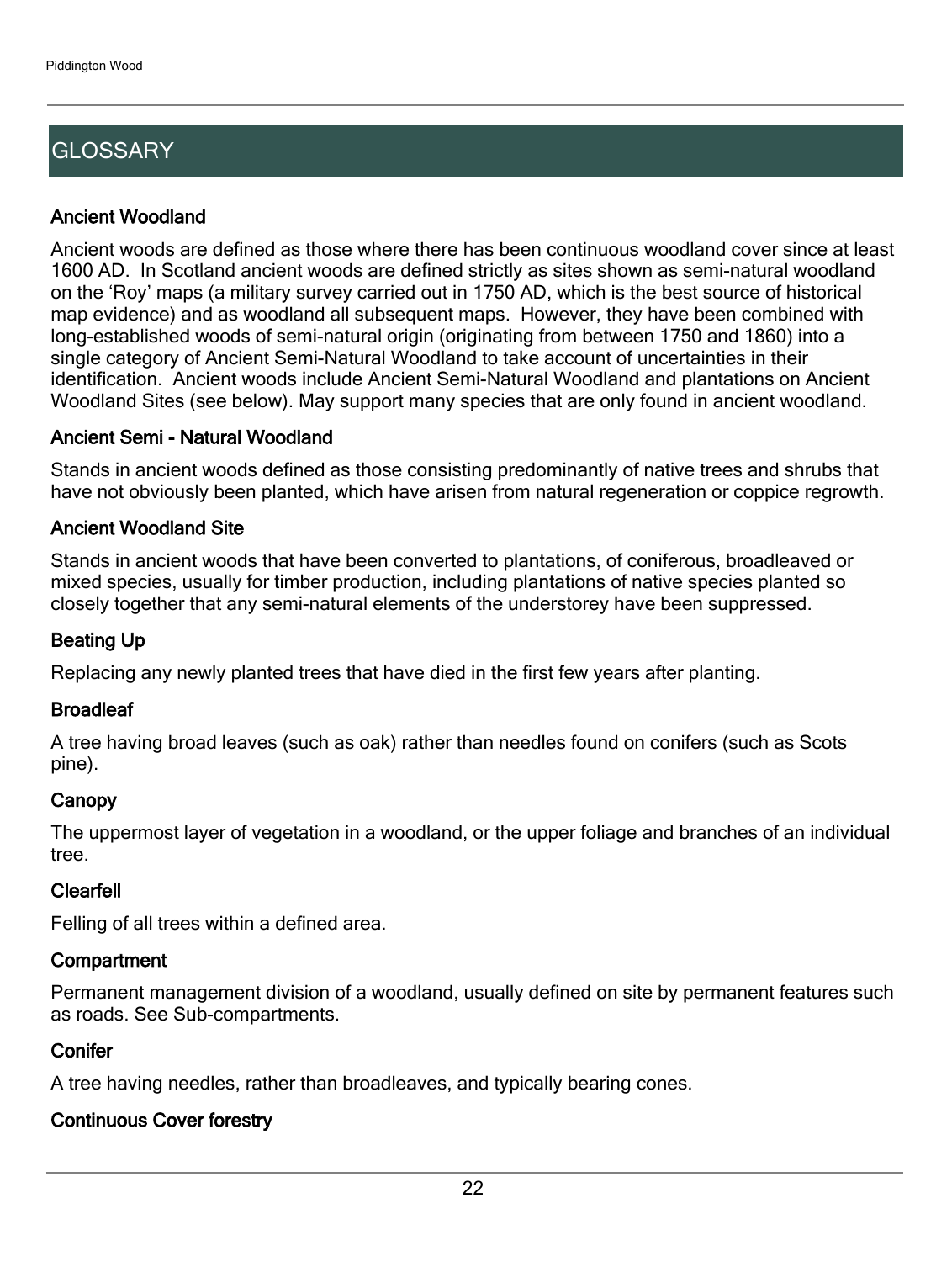A term used for managing woods to ensure that there are groups or individual trees of different ages scattered over the whole wood and that some mature tree cover is always maintained. Management is by repeated thinning and no large areas are ever completely felled all at once.

### **Coppice**

Trees which are cut back to ground levels at regular intervals (3-25 years).

### Exotic (non-native) Species

Species originating from other countries (or other parts of the UK) that have been introduced by humans, deliberately or accidentally.

### Field Layer

Layer of small, non-woody herbaceous plants such as bluebells.

### Group Fell

The felling of a small group of trees, often to promote natural regeneration or allow planting.

### Long Term Retention

Discrete groups of trees (or in some cases single trees) that are retained significantly past their economic felling age. Operations may still be carried out within them and thinning is often necessary to maintain stability.

### Minimum Intervention

Areas where no operations (such as thinning) will take place other than to protect public safety or possibly to control invasive exotic species.

### Mixed Woodland

Woodland made up of broadleaved and coniferous trees.

### National vegetation classification (NVC)

A classification scheme that allows an area of vegetation to be assigned to the standardised type that best matches the combination of plant species that it contains. All woodlands in the UK can be described as being one of 18 main woodland types (W1 - W18), which principally reflect soil and climatic conditions. For example, Upland Oakwoods are type W11, and normally occur on well drained infertile soils in the cooler and wetter north and west of Britain. Each main type can be subdivided into numerous subtypes. Most real woods contain more than one type or sub-type and inevitably some woods are intermediate in character and can't be properly described by any sub type.

### Native Species

Species that arrived in Britain without human assistance.

### Natural Regeneration

Naturally grown trees from seeds falling from mature trees. Also regeneration from coppicing and suckering.